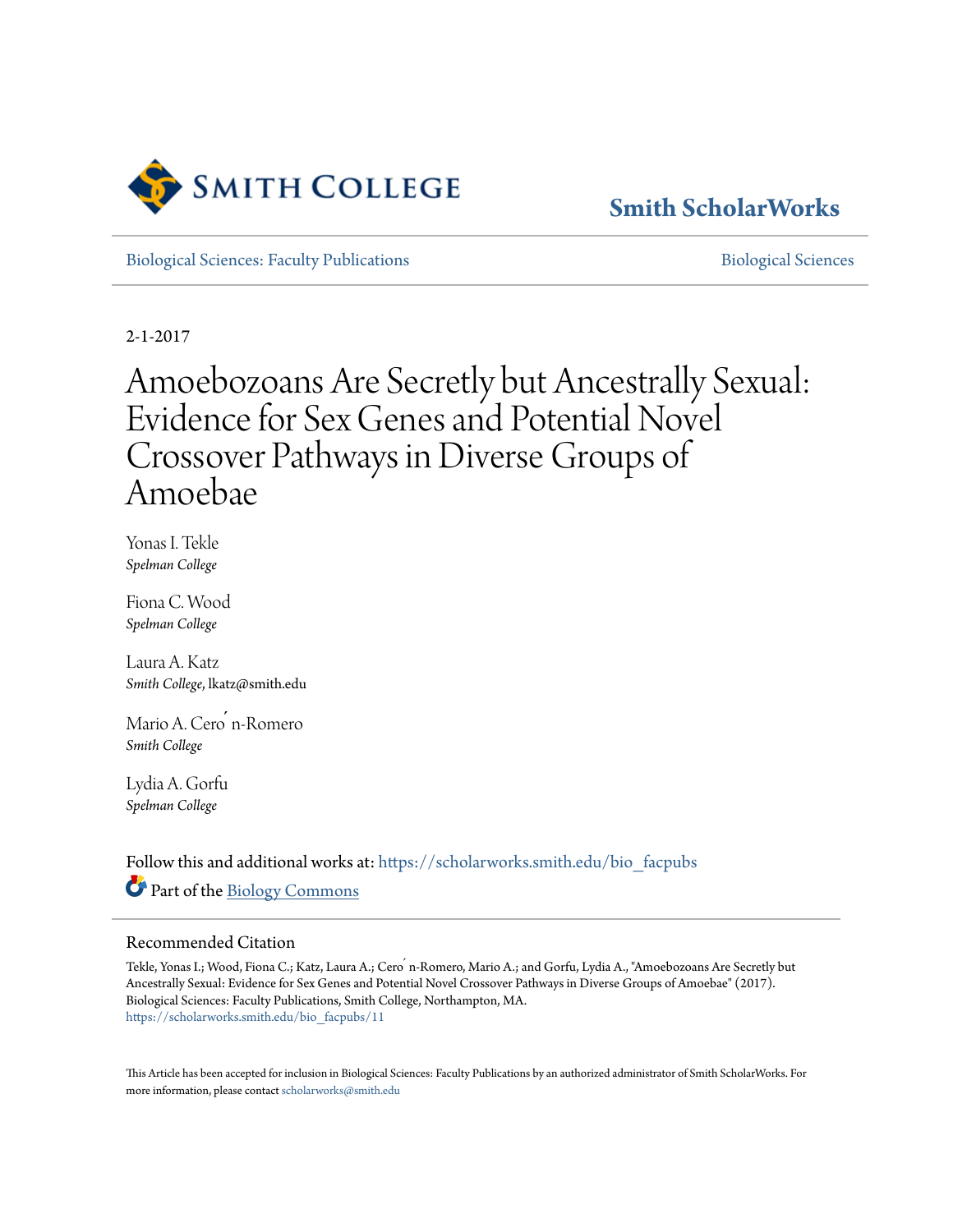# Amoebozoans Are Secretly but Ancestrally Sexual: Evidence for Sex Genes and Potential Novel Crossover Pathways in Diverse Groups of Amoebae

Yonas I. Tekle<sup>1,</sup>\*, Fiona C. Wood<sup>1</sup>, Laura A. Katz<sup>2,3</sup>, Mario A. Cerón-Romero<sup>2,3</sup>, and Lydia A. Gorfu<sup>1</sup>

<sup>1</sup>Department of Biology, Spelman College, Atlanta, Georgia

<sup>2</sup>Department of Biological Sciences, Smith College, Northampton, Massachusetts

<sup>3</sup>Graduate Program in Organismic and Evolutionary Biology, University of Massachusetts, Amherst

\*Corresponding author: E-mail: ytekle@spelman.edu. Accepted: January 10, 2017

# Abstract

Sex is beneficial in eukaryotes as it can increase genetic diversity, reshuffle their genomes, and purge deleterious mutations. Yet, its evolution remains a mystery. The eukaryotic clade supergroup Amoebozoa encompasses diverse lineages of polymorphic amoeboid forms, including both free-living and parasitic lineages. The group is generally believed to be asexual, though recent studies show that some of its members are implicated in cryptic forms of sexual cycles. In this study, we conduct a comprehensive inventory and analysis of genes involved in meiosis and related processes, in order to investigate the evolutionary history of sex in the clade. We analyzed genomic and transcriptomic data of 39 amoebozoans representing all major subclades of Amoebozoa. Our results show that Amoebozoa possess most of the genes exclusive to meiosis but lack genes encoding synaptonemal complex (SC). The absence of SC genes is discussed in the context of earlier studies that reported ultrastructural evidence of SC in some amoebae. We also find interclade and intrageneric variation in sex gene distribution, indicating diversity in sexual pathways in the group. Particularly, members of Mycetozoa engage in a novel sexual pathway independent of the universally conserved meiosis initiator gene, SPO11. Our findings strongly suggest that not only do amoebozoans possess sex genes in their genomes, but also, based on the transcriptome evidence, the present sex genes are functional. We conclude that Amoebozoa is ancestrally sexual, contrary to the long held belief that most of its members are asexual. Thus, asexuality in Amoebozoa, if confirmed to be present, is a derived-trait that appeared later in their evolution.

Key words: sexual reproduction, genome, transcriptome, gene inventory, meiosis, life cycle.

## Introduction

Understanding the origin and evolution of sex in eukaryotes has proven a formidable task [\(Bonner 1944](#page-12-0); [Wenrich 1954;](#page-13-0) [Goodfellow et al. 1974](#page-12-0); Bé [and Anderson 1976;](#page-12-0) [Schuster](#page-13-0) [1976;](#page-13-0) [Raikov 1982](#page-13-0); [Goldstein 1997;](#page-12-0) [Kondrashov 1997;](#page-12-0) [Goldstein 1999](#page-12-0)b; [Parfrey et al. 2008;](#page-13-0) [Garg and Martin](#page-12-0) [2016\)](#page-12-0). This challenge is exacerbated as microbial eukaryotes have long been excluded from the discussion due to the false assumption that they are primitive ([Haeckel 1866\)](#page-12-0) and asexual [\(Maynard Smith 1978\)](#page-13-0). Despite this assumption, several microbial eukaryotes including some amoebozoans, the focus of this study, are believed to engage in sexual acts [\(Martin and](#page-13-0) [Alexopoulos 1969](#page-13-0); [Arnold 1972](#page-12-0); [Erdos et al. 1973](#page-12-0)a; [Goodfellow et al. 1974;](#page-12-0) [Erdos et al. 1975;](#page-12-0) [Schuster 1976;](#page-13-0)

[Dacks and Roger 1999a](#page-12-0); [Goldstein 1999a](#page-12-0); [Ramesh et al.](#page-13-0) [2005](#page-13-0); [Stanley 2005\)](#page-13-0). However, the exact mechanism of sexual developments in most of these lineages is obscure or deviant from those observed in animals, fungi and plants [\(Lahr](#page-13-0) [et al. 2011c\)](#page-13-0).

The Amoebozoa encompasses diverse groups of amoebae characterized by complex and diverse life cycles [\(Erdos et al.](#page-12-0) [1973](#page-12-0)b; [Goodfellow et al. 1974](#page-12-0); [Schuster 1976](#page-13-0); [Raikov 1995](#page-13-0); [Adl et al. 2012;](#page-12-0) [Tekle et al. 2014\)](#page-13-0), most of which are traditionally considered asexual. The group includes lobose naked (e.g., Amoeba proteus) and testate (e.g., Arcella) amoebae, pelobionts (e.g., E. histolytica), lobose flat-shaped amoebae (e.g., Acanthamoeba), cellular (dictyostelid), and acellular (e.g., myxogastrid) slime molds as well as some less known

© The Author(s) 2017. Published by Oxford University Press on behalf of the Society for Molecular Biology and Evolution.

This is an Open Access article distributed under the terms of the Creative Commons Attribution Non-Commercial License [\(http://creativecommons.org/licenses/by-nc/4.0/](http://creativecommons.org/licenses/by-nc/4.0/)), which permits non-commercial re-use, distribution, and reproduction in any medium, provided the original work is properly cited. For commercial re-use, please contact journals.permissions@oup.com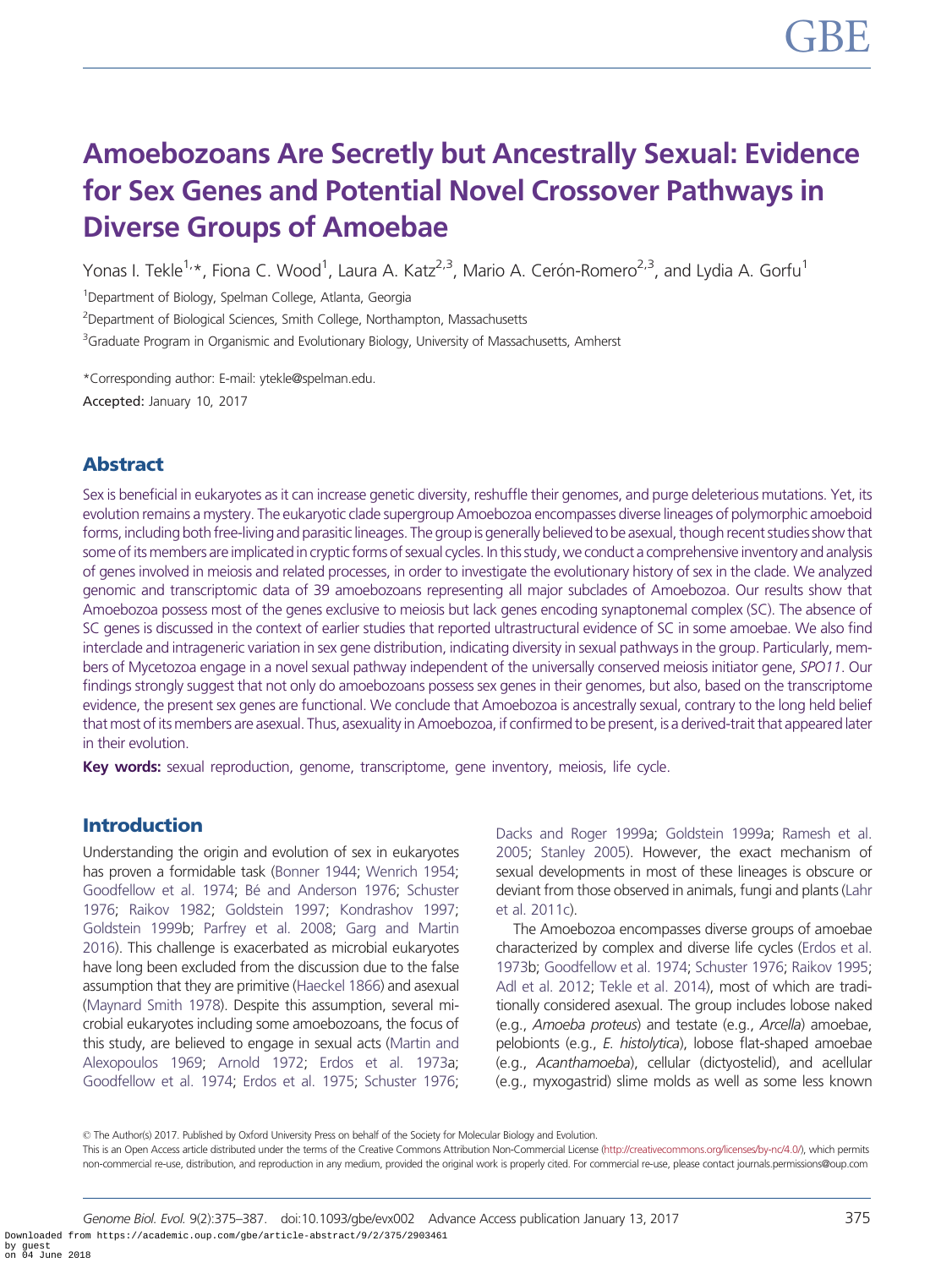diverse forms (reticulate, filose and amoeboflagellate). The observed life cycles in the group range from simple binary fission or alternating a/sexual morphotypes to formation of cysts or spores involving fruiting bodies. Asexuality for some members of this group is either used as a defining character [\(Hurst et al. 1992](#page-12-0)) or implied due to absence of reports of sexuality [\(Cavalier-Smith 2002\)](#page-12-0).

The hallmark of sex is meiosis, a well-defined process that allows reduction of parental ploidy by half and genetic exchange through crossing over between homologous chromosomes. The physical and molecular components of meiosis in multicellular eukaryotes are well characterized and have been used as a blueprint to explore sexuality in other microbes [\(Olive 1963](#page-13-0); [Raikov 1982;](#page-13-0) [Mignot and Raikov 1992;](#page-13-0) [Ramesh](#page-13-0) [et al. 2005;](#page-13-0) [Poxleitner et al. 2008;](#page-13-0) [Chi, Mahe et al. 2014;](#page-12-0) [Chi,](#page-12-0) [Parrow et al. 2014\)](#page-12-0). Attempts on the observation of meiosis in most microbes have been very challenging, due to a combination of challenges in cultivation combined with complex life cycles. Moreover, canonical meiosis as observed in animals, fungi and plants is rarely observed in amoebae and most other eukaryotic microbes ([Erdos et al. 1973b](#page-12-0); [Raikov 1982;](#page-13-0) [Mihake 1996](#page-13-0); [Tekle et al. 2014\)](#page-13-0). Thus, lack of physical evidence of sexual stages including meiosis has led some to assume that some microbes are exclusively asexual [\(Maynard](#page-13-0) [Smith 1978;](#page-13-0) [Tibayrenc et al. 1990\)](#page-13-0). Contrary to this belief, some recent cytological studies using advanced techniques have shown some aspects of sexual stages in a few eukaryotic microbes, including members of Amoebozoa [\(Poxleitner et al.](#page-13-0) [2008;](#page-13-0) [Tekle et al. 2014](#page-13-0)). For example, our recent study shows that Cochliopodium, previously considered asexual, engage in multiple cell fusion followed by karyogamy (nuclear fusion) to form a large polyploid plasmodium, which eventually fragments into uninucleate amoebae [\(Tekle et al. 2014\)](#page-13-0). This process likely allows the amoeba to undergo genetic exchange through random mixing of chromosomes from multiple individuals.

In general, we can identify four categories of sexual stages where meiosis or nuclear fusion is assumed to occur in Amoebozoa. These include sexual cysts [\(Erdos et al. 1973b](#page-12-0); [Goodfellow et al. 1974](#page-12-0); [Seravin and Goodkov 1987;](#page-13-0) [Mignot](#page-13-0) [and Raikov 1992](#page-13-0); [Smirnov and Goodkov 1999;](#page-13-0) [Ehrenkaufer](#page-12-0) [et al. 2007\)](#page-12-0), vegetative cellular and/or nuclear fusion ([Seravin](#page-13-0) [and Goodkov 1987](#page-13-0); [Michel and Smirnov 1999](#page-13-0); [Tekle et al.](#page-13-0) [2014\)](#page-13-0), a distinct sexual morphotype (Schuster 1976) and putative amoeboid or flagellate gametes [\(Wrigley de Basanta](#page-13-0) [et al. 2012](#page-13-0)). The complete stages of canonical meiosis have never been observed in any amoebae studied; meiosis is simply assumed to occur during these various putative sexual stages ([Lahr et al. 2011c](#page-13-0)). It is likely that amoebozoans have several ways of achieving the products of sex, as evidenced by the varied life cycles reported for them [\(Erdos](#page-12-0) [et al. 1973b](#page-12-0); [Blanc et al. 1989](#page-12-0); [Tekle et al. 2014](#page-13-0)). The evolution of these putative sexual stages within Amoebozoa is poorly understood, as the described life cycles are diverse, and in some instances, amoebae seem to have evolved similar life cycles independently. For example, studies show that amoebozoans such as Endostelium [\(Olive et al. 1984](#page-13-0); [Kudryavtsev et al. 2014\)](#page-12-0) are capable of producing fruiting bodies, a character mostly attributed to the distantly related protostelid amoebae (slime molds). Similarly, sexual cysts are reported in some distantly related amoebozoan lineages ([Goodfellow et al. 1974](#page-12-0); [Mignot and Raikov 1992](#page-13-0)). Lahr et al. (2011) provided a detailed account of amoeboid (a)sexuality, showing that seven of the approximately 14 lineages of Amoebozoa reviewed might be implicated in sex.

Whereas these are compelling reports on sexuality in these amoebae, most of the evidence described needs further investigation due to its incomplete or circumstantial nature. For example, in Cochliopodium, mechanisms of depolyploidization or meiosis still remain to be investigated ([Tekle et al.](#page-13-0) [2014](#page-13-0)). In some cases, technical complications make a complete study of meiosis in some amoeba difficult. Ultrastructural studies based on transmission electron microscope (TEM) suffer from a lack of sequential sections and other technical difficulties related to fixation that may result in incomplete or artifactual results. Additionally, some amoebae are assumed to undergo meiosis during a cyst stage [\(Erdos et al. 1973](#page-12-0)b; [Goodfellow et al. 1974;](#page-12-0) [Mignot and Raikov 1992\)](#page-13-0), which creates a technical hurdle for live observation and experimentations; cysts and spores are covered by thick translucent walls, making live observation difficult. Moreover, some published reports have never been reproduced in the laboratory. For example, the life cycle of Trichosphaerium—alternating between two morphs, gamont (sexual) and schizont (asexual)—reported by [Schaudinn \(1899\)](#page-13-0) has not been observed in more recent laboratory cultures.

Views on the evolution and sexuality of microbial eukaryotes have been changing with the ever-growing molecular genetic data. Particularly, the availability of genomes and RNAseq data for some lineages have allowed us to better understand their evolutionary placement in the tree of life ([Hampl et al. 2009;](#page-12-0) [Koonin 2010](#page-12-0); [Grant and Katz 2014](#page-12-0); [Tekle et al. 2016](#page-13-0)). The wealth of genetic data have also opened an opportunity to gain new insights on the molecular basis of sex in microbes. These include discovery of molecular signatures of sex, such as the genes involved in recombination ([Ramesh et al. 2005;](#page-13-0) [Malik et al. 2008](#page-13-0); [Chi et al. 2014a\)](#page-12-0). Several putative asexual eukaryotic microbes such as diplomonads (e.g., Giardia), some ciliates and members of Amoebozoa (e.g., Arcella, Entamoeba) are reported to undergo genetic recombination ([Lovlie et al. 1988;](#page-13-0) [Blanc et al.](#page-12-0) [1989](#page-12-0); [Deak and Doerder 1998](#page-12-0); [Caccio and Sprong 2010;](#page-12-0) [Lahr](#page-13-0) [et al. 2011b](#page-13-0)). Further genome exploration in model organisms (e.g., Dictyostelium) and important human pathogens (e.g., Entamoeba, Giardia) have revealed discovery of homolog genes exclusively used in meiosis ([Malik et al. 2008\)](#page-13-0). The discovery of meiosis specific and other sex related genes have been put forward as support for their capability to engage in

376 Genome Biol. Evol. 9(2):375–387. doi:10.1093/gbe/evx002 Advance Access publication January 13, 2017 Downloaded from https://academic.oup.com/gbe/article-abstract/9/2/375/2903461 by guest on 04 June 2018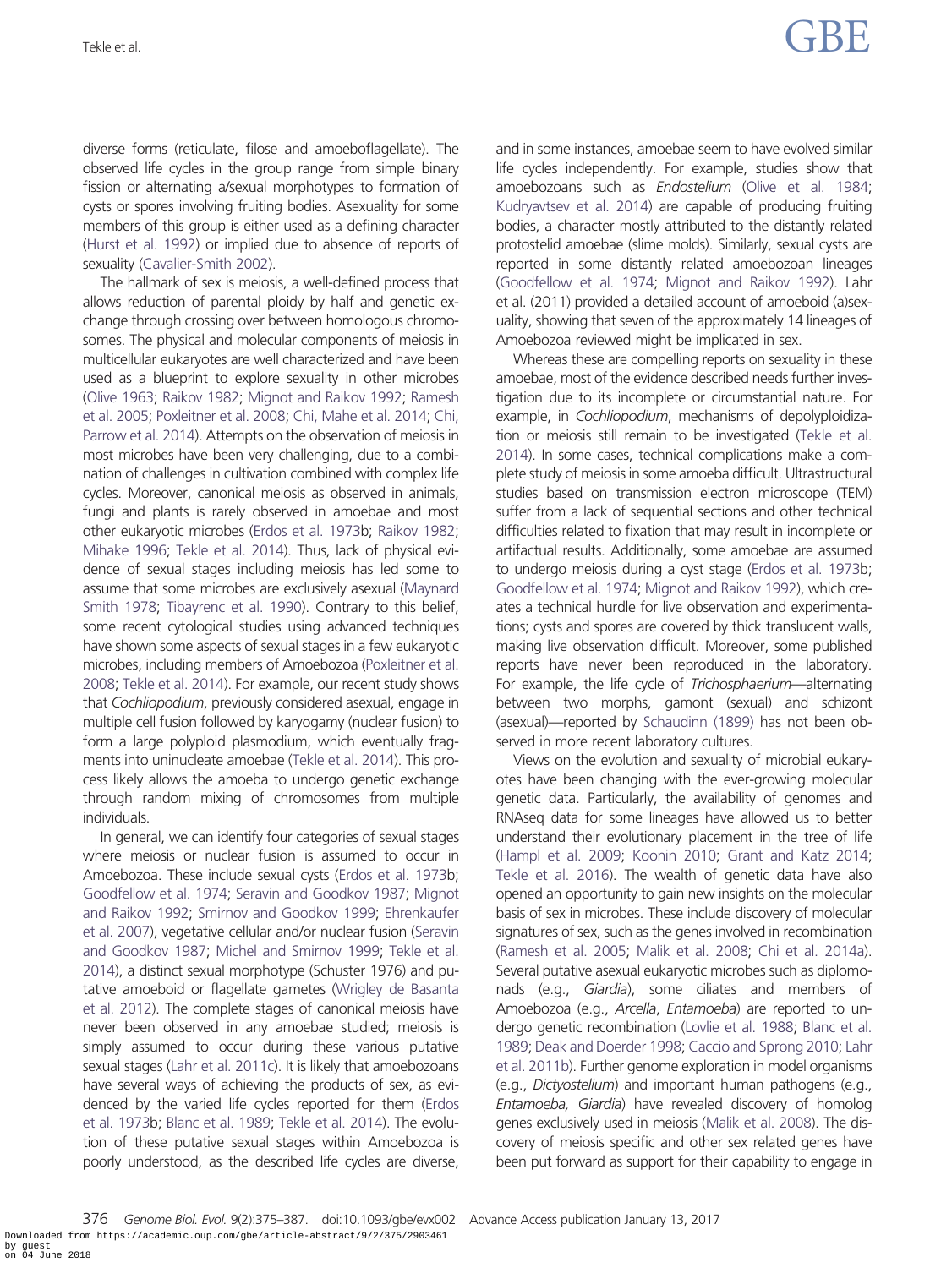sexual reproduction, because such genes would likely be pseudogenized if they were no longer used. This leads to an alternative approach to documenting meiosis that has been exploited in recent studies: searching the genomes of amoebae for genetic signs of sex. Consequently, several studies have successfully documented full complements of meiotic genes in diverse putative asexual microbes including some ciliates (e.g., Ichthyophthirius multifiliis) [\(Chi et al. 2014a\)](#page-12-0), dinoflagellates ([Chi et al. 2014b\)](#page-12-0), fungi, diplomonads, and amoebae [\(Malik et al. 2008;](#page-13-0) [Schurko and Logsdon 2008](#page-13-0)).

In this study, we conducted a comprehensive sex gene inventory for 39 amoebozoan lineages representing all major subclades of Amoebozoa. We used both genomic and transcriptomic data to investigate the evolution of sex in the group. Our findings show that all analyzed taxa possess several genes unique to meiosis, suggesting conservation of this ancient mechanisms. We conclude that Amoebozoa is ancestrally sexual; thus, asexuality in this group is likely a derived trait that appeared later in their evolution, if indeed they are entirely asexual.

# Materials and Methods

#### Taxa and Genes Studied

We analyzed data for 39 species in Amoebozoa that represent all major subclades [\(tables 1](#page-4-0) and [2\)](#page-5-0). These include taxa belonging to Eudiscosea (17), Mycetozoa (6), Archamoebae (5), Tubulinea (2), Himatismenida (3), Variosea (3), and the incertae sedis taxon Pessonella sp.  $ATCC^@$  PRA-29. Among these, eight taxa representing three major subclades have completed genomes ([table 2](#page-5-0)), whereas the data for the rest come from different published RNAseq projects [\(supplementary table S1,](http://gbe.oxfordjournals.org/lookup/suppl/doi:10.1093/gbe/evx002/-/DC1) [Supplementary Material](http://gbe.oxfordjournals.org/lookup/suppl/doi:10.1093/gbe/evx002/-/DC1) online). Transcriptome data coverage for the latter taxa varied by species (see [supplementary table](http://gbe.oxfordjournals.org/lookup/suppl/doi:10.1093/gbe/evx002/-/DC1) [S1](http://gbe.oxfordjournals.org/lookup/suppl/doi:10.1093/gbe/evx002/-/DC1), [Supplementary Material](http://gbe.oxfordjournals.org/lookup/suppl/doi:10.1093/gbe/evx002/-/DC1) online).

We focused on a total of 44 sex-related genes, including 11 meiosis-specific genes, selected based on literature and availability in the OrthoMCL database [\(http://www.orthomcl.org/](http://www.orthomcl.org/orthomcl/) [orthomcl/\)](http://www.orthomcl.org/orthomcl/). The majority of the genes and taxa analyzed including non-amoebozoan eukaryotes were obtained from a phylogenomic pipeline developed by [Grant and Katz \(2014\).](#page-12-0) This pipeline includes 13,104 "orthologous groups" (OGs, clusters of homologs organized in OrthoMCL) that are used to capture homologs from newly added taxa. Additional sex related genes and amoebozoan transcriptomes previously not included in the pipeline were later added from OrthoMCL and NCBI databases, respectively. These databases were last accessed June 2016.

#### Gene Inventory Analysis

Initially, we used the phylogenomics pipeline, a conservative approach, to determine the presence of the sex genes in Amoebozoa. We performed two runs of the pipeline; the first run used a stricter sequence cutoff parameter in Guidance [\(Penn et al. 2010\)](#page-13-0) of 0.6 and the second used a more relaxed sequence cutoff of 0.3. In both runs, the column cutoff was 0.4. Guidance generates a reference multiple sequence alignment and assigns a score to every residue, which it calculates by building progressive alignments from bootstrap trees (in this case, the number of bootstraps was set to 10) and counting the proportion of alignments that contain the same residue. The average residue score per column and row in the reference alignment can be used to set a column and sequence cutoff, respectively, and any column or row which on average doesn't meet the cutoff is removed from further analysis.

To ensure that no homologs were missed because of taxon removal during Guidance, we then used local BLAST [\(Altschul](#page-12-0) [et al. 1990\)](#page-12-0) to retrieve potential homologs from each of the analyzed genomes and transcriptomes, as well as from outgroup genomes across the eukaryotic tree of life and genomes of some bacteria and archaea, where available. For the instances where both the taxon and the gene were taken from the phylogenomics pipeline, we used the BLAST results included in the pipeline to find putative homologs for each gene in each species. In cases where either the gene or the taxon was not found in the pipeline, a new BLASTp search was performed using the gene sequences as queries and the taxon sequences as the subject. In both cases, we collected all hits with an e-value less than 1e–15. As this sometimes resulted in a very large number of hits, custom Python scripts were used to ensure only one sequence per contig or scaffold was retained, and to remove identical sequences from the subsequent list of hits.

Two alternative methods of homology searching were also tested to ensure that no distant homologs were missed. The first was psi-BLAST [\(Altschul et al. 1997\)](#page-12-0), which uses hits generated from a first BLASTp run to build a protein profile to BLAST against the chosen protein database. This process can be repeated multiple times, with each repeat adding new hits to the profile to better detect distant homologs. The second homology search program we used was HMMer (hmmer.org, version 3.1b2), which uses an input sequence or alignment to build a hidden Markov model including the protein sequence and predicted secondary structure elements, and searches the given protein database for sequences which match the generated model.

To confirm the presence of the genes for each taxon, as well as differentiate paralogous genes from each other, the remaining hits were aligned using MUSCLE [\(Edgar 2004\)](#page-12-0) via Seaview ([Gouy et al. 2010](#page-12-0)). Columns with more than 75% missing data were masked, and phylogenetic trees were built using RAxML BlackBox [\(Stamatakis et al. 2008](#page-13-0)) through the CIPRES portal ([Miller et al. 2010](#page-13-0)). RAxML analyses were run with default parameters, with the exceptions of the Protein Substitution Matrix (RTREV instead of JTT) and the use of empirical base frequencies. For the trees, outgroups from across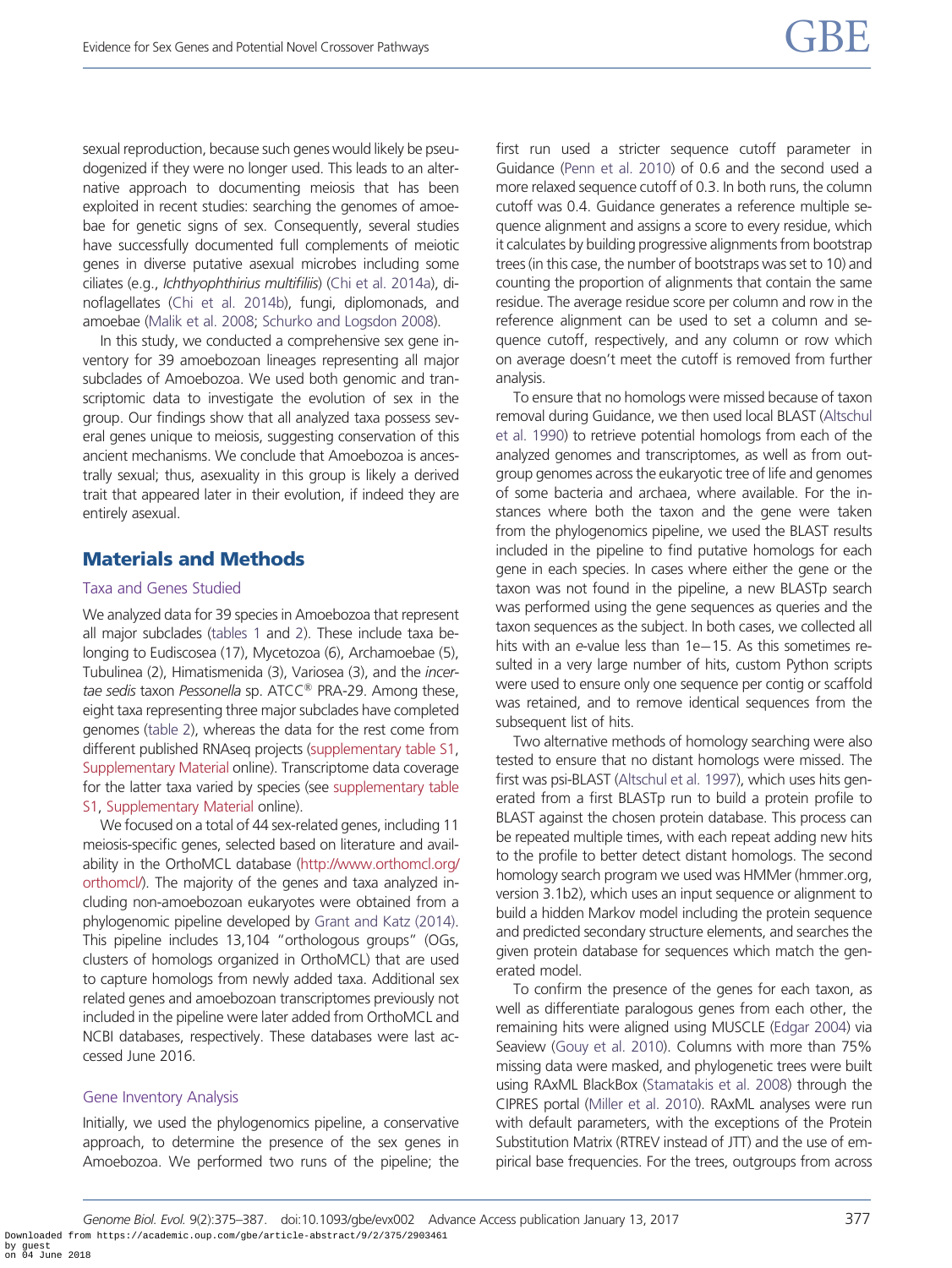#### <span id="page-4-0"></span>Table 1

Phylogenetic Distribution of Sex Genes in Major Subclades of Amoebozoa

| Gene                                                   | OG     | Archamoeba                       | Eudiscosea | Himatismenida | Mycetozoa                        | <b>Tubulinea</b> | Varipodida | Incertae sedis (Pessonella) |  |  |  |
|--------------------------------------------------------|--------|----------------------------------|------------|---------------|----------------------------------|------------------|------------|-----------------------------|--|--|--|
| <b>Bouquet Formation</b>                               |        |                                  |            |               |                                  |                  |            |                             |  |  |  |
| SAD1                                                   | 129586 | $\ddot{}$                        | $\ddot{}$  | +             | $\ddot{}$                        |                  |            | $\ddot{}$                   |  |  |  |
| Crossover Regulation                                   |        |                                  |            |               |                                  |                  |            |                             |  |  |  |
| DMC1                                                   | 126834 | ÷                                | ٠          |               | +                                |                  |            |                             |  |  |  |
| HOP1                                                   | 128667 | L.                               |            |               | +                                |                  |            |                             |  |  |  |
| HOP <sub>2</sub>                                       | 128568 | ٠                                | ٠          |               | ٠                                |                  | ٠          | +                           |  |  |  |
| MER3                                                   | 129931 |                                  | ٠          |               |                                  |                  | ٠          |                             |  |  |  |
| MND1                                                   | 127882 | ÷                                | ٠          | +             | +                                |                  |            | +                           |  |  |  |
| MSH4                                                   | 130077 | ٠                                | ٠          |               | ٠                                |                  |            |                             |  |  |  |
| MSH <sub>5</sub>                                       | 129379 | ÷                                | ٠          |               | +                                |                  |            |                             |  |  |  |
| RED1                                                   | 180525 |                                  |            |               |                                  |                  |            |                             |  |  |  |
| ZIP1                                                   | 171209 |                                  |            |               |                                  |                  |            |                             |  |  |  |
| DNA Damage Sensing/Response                            |        |                                  |            |               |                                  |                  |            |                             |  |  |  |
| MEC1/ATR                                               | 128386 | +                                |            | $\ddot{}$     |                                  | +                |            |                             |  |  |  |
| MRE11                                                  | 127969 | $\ddot{}$                        | +<br>+     |               | +<br>+                           |                  | +          | $\ddot{}$                   |  |  |  |
| RAD17                                                  | 127538 | $\overline{\phantom{0}}$         | +          |               | +                                |                  |            |                             |  |  |  |
| RAD23                                                  | 130351 | +                                | +          |               | $\ddot{}$                        |                  | +          | $\ddot{}$                   |  |  |  |
| RAD24                                                  | 126706 |                                  |            | $\ddot{}$     |                                  |                  |            |                             |  |  |  |
| RAD50                                                  | 127792 | $\ddot{}$                        | +          | $\ddot{}$     | +                                | +                | $\ddot{}$  | $\ddot{}$                   |  |  |  |
| TEL1/ATM                                               | 128955 | $\ddot{}$                        | +          | $\ddot{}$     | +                                |                  | +          | +                           |  |  |  |
|                                                        |        | $\ddot{}$                        | +          |               | +                                | $\ddot{}$        | $\ddot{}$  | $\ddot{}$                   |  |  |  |
| Double-Strand Break Formation                          |        |                                  |            |               |                                  |                  |            |                             |  |  |  |
| SPO <sub>11</sub>                                      | 127274 | $\ddot{}$                        | ٠          |               |                                  |                  |            |                             |  |  |  |
| Double-Strand Break Repair (Nonhomologous End Joining) |        |                                  |            |               |                                  |                  |            |                             |  |  |  |
| <b>KU70</b>                                            | 129086 | $\begin{array}{c} + \end{array}$ | $\ddot{}$  | $\ddot{}$     | +                                | +                | +          |                             |  |  |  |
| <b>KU80</b>                                            | 129372 | $\overline{\phantom{0}}$         | $\ddot{}$  |               | +                                |                  | +          |                             |  |  |  |
| LIG4/DNL1                                              | 130132 | $\ddot{}$                        | +          | $\ddot{}$     | +                                |                  | $\ddot{}$  | $\ddot{}$                   |  |  |  |
| XRCC4/LIF1                                             | 135131 |                                  | $\ddot{}$  |               | +                                |                  |            |                             |  |  |  |
| Double-Strand Break Repair and Meiotic Divisions       |        |                                  |            |               |                                  |                  |            |                             |  |  |  |
| REC <sub>8</sub>                                       | 150817 |                                  |            |               |                                  |                  |            |                             |  |  |  |
| Recombinational Repair                                 |        |                                  |            |               |                                  |                  |            |                             |  |  |  |
| BRCA2                                                  | 131863 | +                                | $\ddot{}$  |               | +                                |                  |            |                             |  |  |  |
| DNA <sub>2</sub>                                       | 129631 | $\ddot{}$                        | +          | $\ddot{}$     | +                                |                  | +          | +                           |  |  |  |
| EXO <sub>1</sub>                                       | 127511 | $\ddot{}$                        | +          | $\ddot{}$     | $\ddot{}$                        |                  | $\ddot{}$  |                             |  |  |  |
| FEN1                                                   | 127472 | $\ddot{}$                        | +          | $\ddot{}$     | $\ddot{}$                        |                  | $\ddot{}$  | $\ddot{}$                   |  |  |  |
| MLH1                                                   | 127201 | $\ddot{}$                        | +          |               | +                                | +                |            |                             |  |  |  |
| MLH3                                                   | 130552 | $\ddot{}$                        | $\ddot{}$  |               | +                                | +                |            |                             |  |  |  |
| MMS4/EME1(s)                                           | 135664 |                                  |            |               | +                                |                  |            |                             |  |  |  |
| MPH1/FANCM(a,m)                                        | 128649 |                                  |            | +             |                                  |                  | +          |                             |  |  |  |
| MSH <sub>2</sub>                                       | 127538 | $\ddot{}$                        | +          |               | +                                | +                |            |                             |  |  |  |
| MSH3                                                   | 130351 | $\ddot{\phantom{1}}$             |            |               |                                  |                  |            |                             |  |  |  |
| MSH <sub>6</sub>                                       | 126895 | $\ddot{}$                        | +          |               |                                  |                  |            |                             |  |  |  |
| <b>MUS81</b>                                           | 129162 |                                  | +          |               |                                  |                  |            |                             |  |  |  |
| PMS1                                                   | 128001 | +                                | +          | $\ddot{}$     | +                                | $\ddot{}$        |            |                             |  |  |  |
| RAD51                                                  | 126834 | +                                |            | $\ddot{}$     | +                                |                  |            | $\ddot{}$                   |  |  |  |
| RAD52                                                  | 130806 | $\ddot{}$                        | +          |               | +                                |                  |            |                             |  |  |  |
| RAD54                                                  | 127098 | $\ddot{}$                        | +          |               | $\ddot{}$                        | +                |            | $\ddot{}$                   |  |  |  |
| RTEL1                                                  | 127294 | +                                | +          |               | $\ddot{}$                        |                  |            | $\ddot{}$                   |  |  |  |
| SGS1                                                   | 126644 | $\ddot{}$                        |            | $\ddot{}$     | +                                |                  | +          | +                           |  |  |  |
| SLX1                                                   | 128732 | $\ddot{}$                        | +          |               |                                  |                  |            |                             |  |  |  |
| SMC5                                                   | 128615 | $\ddot{}$                        | +          | $\ddot{}$     | +                                |                  |            | $\ddot{}$                   |  |  |  |
| SMC6                                                   | 127751 | $\begin{array}{c} + \end{array}$ | $\ddot{}$  | $\ddot{}$     | $\begin{array}{c} + \end{array}$ |                  | $\ddot{}$  | $\ddot{}$                   |  |  |  |
| <b>Total Detected</b>                                  |        | 33                               | 39         | 17            | 38                               | 9                | 28         | 17                          |  |  |  |

378 Genome Biol. Evol. 9(2):375–387. doi:10.1093/gbe/evx002 Advance Access publication January 13, 2017 Downloaded from https://academic.oup.com/gbe/article-abstract/9/2/375/2903461 by guest on 04 June 2018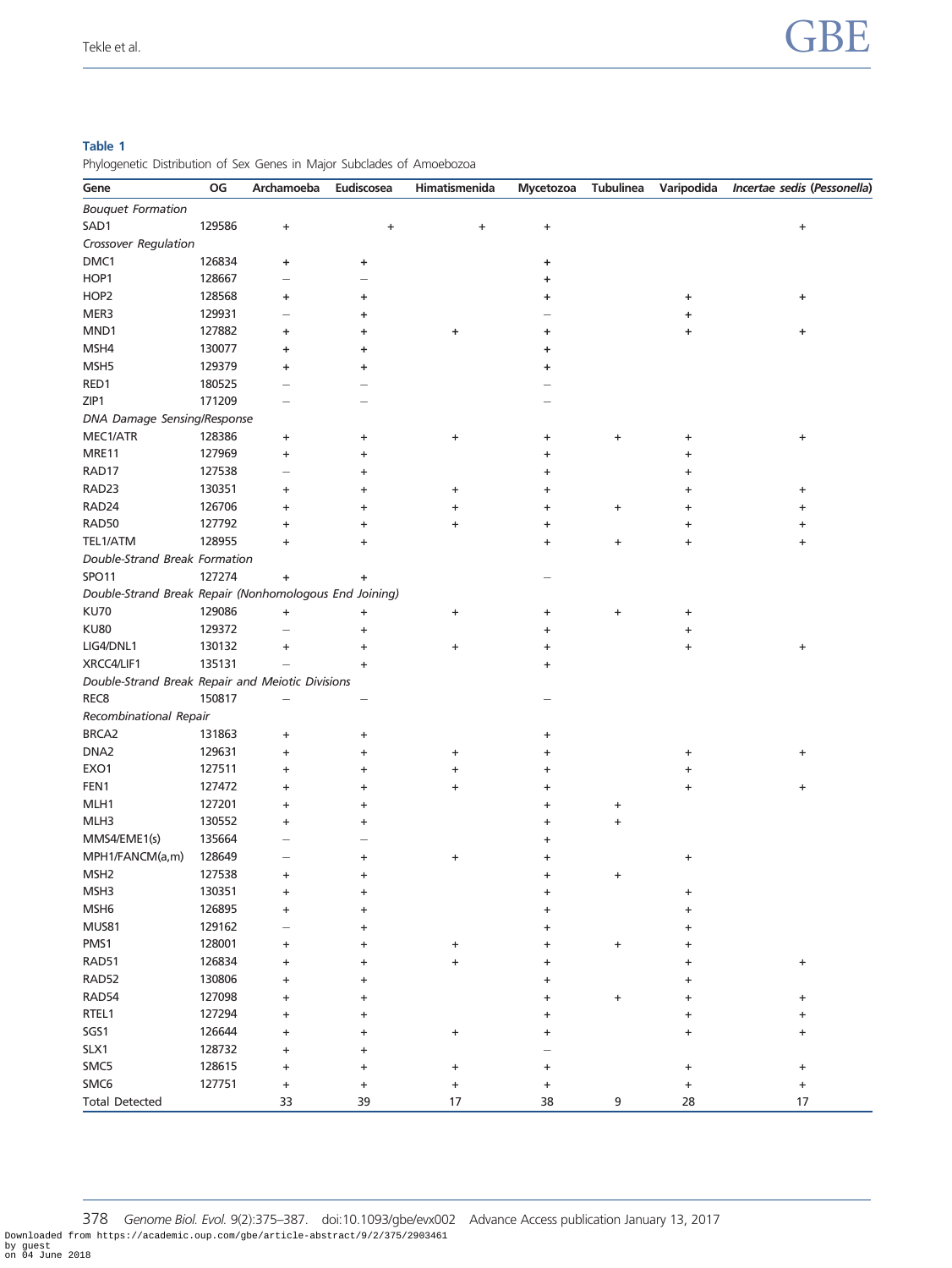#### <span id="page-5-0"></span>Table 2

Meiosis Genes Inventoried in Amoebozoa Genomes

| Gene                                                   | A. castellanii                   | D. discoideum                    | D. purpureum                     | E. dispar                        | E. histolytica                   | E. invadens                                   | P. pallidum<br>E. nuttalli |  |  |  |  |  |
|--------------------------------------------------------|----------------------------------|----------------------------------|----------------------------------|----------------------------------|----------------------------------|-----------------------------------------------|----------------------------|--|--|--|--|--|
| <b>Bouquet Formation</b>                               |                                  |                                  |                                  |                                  |                                  |                                               |                            |  |  |  |  |  |
| SAD1                                                   | $\ddot{}$                        | $\begin{array}{c} + \end{array}$ | $\ddot{}$                        |                                  | $\begin{array}{c} + \end{array}$ | $\ddot{}$<br>$\begin{array}{c} + \end{array}$ | +                          |  |  |  |  |  |
| Crossover Regulation                                   |                                  |                                  |                                  |                                  |                                  |                                               |                            |  |  |  |  |  |
| DMC1                                                   | $\begin{array}{c} + \end{array}$ |                                  |                                  | $\ddot{}$                        | $\begin{array}{c} + \end{array}$ | $\ddot{}$<br>+                                |                            |  |  |  |  |  |
| HOP1                                                   |                                  |                                  |                                  |                                  |                                  |                                               |                            |  |  |  |  |  |
| HOP2                                                   | $\ddot{}$                        | $\ddot{}$                        | $\ddot{}$                        | $\ddot{}$                        | $\ddot{}$                        | $\ddot{}$<br>+                                | $\ddot{}$                  |  |  |  |  |  |
| MER3                                                   |                                  |                                  |                                  |                                  |                                  |                                               |                            |  |  |  |  |  |
| MND1                                                   | $\ddot{}$                        | +                                | $\ddot{}$                        | +                                | +                                | +                                             |                            |  |  |  |  |  |
| MSH4                                                   | $\ddot{}$                        | $\ddot{}$                        | $\ddot{}$                        | +                                | $\ddot{}$                        | +<br>+                                        | +                          |  |  |  |  |  |
| MSH <sub>5</sub>                                       | $\ddot{}$                        | $\ddot{}$                        | $\ddot{}$                        | +                                | +                                | +<br>+                                        |                            |  |  |  |  |  |
| RED1                                                   |                                  |                                  |                                  |                                  |                                  |                                               |                            |  |  |  |  |  |
| ZIP1                                                   |                                  |                                  |                                  |                                  |                                  |                                               |                            |  |  |  |  |  |
| DNA Damage Sensing/Response                            |                                  |                                  |                                  |                                  |                                  |                                               |                            |  |  |  |  |  |
| MEC1/ATR                                               | $\ddot{}$                        | $\ddot{}$                        | $\ddot{}$                        | $\ddot{}$                        | $\ddot{}$                        | $\ddot{}$<br>+                                | +                          |  |  |  |  |  |
| MRE11                                                  | $\ddot{}$                        | +                                | $\ddot{}$                        | +                                | +                                | +<br>+                                        |                            |  |  |  |  |  |
| RAD17                                                  | $\ddot{}$                        | $\ddot{}$                        | $\ddot{}$                        |                                  |                                  |                                               |                            |  |  |  |  |  |
| RAD23                                                  | $\ddot{}$                        | +                                | $\ddot{}$                        | +                                | +                                | +<br>+                                        | +                          |  |  |  |  |  |
| RAD24                                                  | +                                | +                                | $\ddot{}$                        | ÷                                | ÷                                | +<br>÷                                        | +                          |  |  |  |  |  |
| RAD50                                                  | $\ddot{}$                        | +                                |                                  | ÷                                | +                                | +<br>+                                        |                            |  |  |  |  |  |
| TEL1/ATM                                               | $\ddot{}$                        | $\ddot{}$                        | $\ddot{}$                        | +                                | $\ddot{}$                        | +<br>+                                        |                            |  |  |  |  |  |
| Double-Strand Break Formation                          |                                  |                                  |                                  |                                  |                                  |                                               |                            |  |  |  |  |  |
| SPO11                                                  | $\ddot{}$                        |                                  |                                  | $\begin{array}{c} + \end{array}$ | $\begin{array}{c} + \end{array}$ | $\ddot{}$<br>$\ddot{}$                        |                            |  |  |  |  |  |
| Double-Strand Break Repair (Nonhomologous End-Joining) |                                  |                                  |                                  |                                  |                                  |                                               |                            |  |  |  |  |  |
| <b>KU70</b>                                            | $\ddot{}$                        | $\begin{array}{c} + \end{array}$ | $\begin{array}{c} + \end{array}$ |                                  |                                  |                                               | +                          |  |  |  |  |  |
| <b>KU80</b>                                            | $\ddot{}$                        | +                                | $\ddot{}$                        |                                  |                                  |                                               |                            |  |  |  |  |  |
| LIG4/DNL1                                              | $\ddot{}$                        |                                  | $\ddot{}$                        | $\ddot{}$                        | $\ddot{}$                        | +<br>+                                        |                            |  |  |  |  |  |
| XRCC4/LIF1                                             |                                  | $\ddot{}$<br>$\ddot{}$           | $\ddot{}$                        |                                  |                                  |                                               |                            |  |  |  |  |  |
| Double-Strand Break Repair and Meiotic Divisions       |                                  |                                  |                                  |                                  |                                  |                                               | +                          |  |  |  |  |  |
| REC <sub>8</sub>                                       |                                  |                                  |                                  |                                  |                                  |                                               |                            |  |  |  |  |  |
| Recombinational Repair                                 |                                  |                                  |                                  |                                  |                                  |                                               |                            |  |  |  |  |  |
| BRCA2                                                  |                                  |                                  |                                  |                                  |                                  |                                               |                            |  |  |  |  |  |
| DNA <sub>2</sub>                                       | $\ddot{}$<br>$\ddot{}$           | +                                | $\ddot{}$                        |                                  |                                  | +                                             |                            |  |  |  |  |  |
| EXO1                                                   | $\ddot{}$                        | $\ddot{}$                        |                                  | +                                | +                                | +<br>+                                        |                            |  |  |  |  |  |
| FEN1                                                   | $\ddot{}$                        | +                                | $\ddot{}$<br>$\ddot{}$           | +                                | +<br>+                           | +<br>+                                        |                            |  |  |  |  |  |
| MLH1                                                   |                                  | +                                |                                  |                                  |                                  | +<br>+                                        |                            |  |  |  |  |  |
| MLH3                                                   | $\ddot{}$                        | +                                | +                                | +                                | +                                | +<br>$\ddot{}$                                |                            |  |  |  |  |  |
| MMS4/EME1(s)                                           | ÷                                | +                                | +                                | ٠                                | ٠                                | +<br>٠                                        |                            |  |  |  |  |  |
| MPH1/FANCM(a,m)                                        |                                  |                                  | +                                |                                  |                                  |                                               |                            |  |  |  |  |  |
| MSH <sub>2</sub>                                       | $\ddot{}$                        | ÷                                | +                                |                                  |                                  |                                               |                            |  |  |  |  |  |
| MSH3                                                   | $\ddot{}$                        | $\ddot{}$                        | $\ddot{}$                        | ÷                                | +                                | +<br>+                                        |                            |  |  |  |  |  |
| MSH <sub>6</sub>                                       | ÷                                | ÷                                |                                  |                                  |                                  |                                               |                            |  |  |  |  |  |
|                                                        | +                                | $\ddot{}$                        | $\ddot{}$                        | $\ddot{}$                        | $\ddot{}$                        | $\ddot{}$<br>+                                | ÷                          |  |  |  |  |  |
| <b>MUS81</b>                                           | $\ddot{}$                        | $\ddot{}$                        | $\ddot{}$                        |                                  |                                  |                                               | +                          |  |  |  |  |  |
| PMS1                                                   | ÷                                | $\ddot{}$                        | ÷                                | $\ddot{}$                        | $\ddot{}$                        | +<br>÷                                        |                            |  |  |  |  |  |
| RAD51                                                  | ÷                                | $\ddot{}$                        | $\ddot{}$                        | ÷                                | ÷                                | ÷<br>+                                        | +                          |  |  |  |  |  |
| RAD52                                                  | ÷                                | $\ddot{}$                        | $\ddot{}$                        | ÷                                | ÷                                | +<br>$\ddot{}$                                | $\ddot{}$                  |  |  |  |  |  |
| RAD54                                                  | ÷                                | $\ddot{}$                        | $\ddot{}$                        | $\ddot{}$                        | $\ddot{}$                        | $\ddot{}$<br>$\ddot{}$                        | $\ddot{}$                  |  |  |  |  |  |
| RTEL1                                                  | +                                | $\ddot{}$                        | $\ddot{}$                        | +                                | $\ddot{}$                        | +<br>÷                                        | +                          |  |  |  |  |  |
| SGS1                                                   | ÷                                | +                                | +                                | +                                | +                                | +<br>+                                        | +                          |  |  |  |  |  |
| SLX1                                                   | ÷                                | -                                |                                  | $\ddot{}$                        | $\ddot{}$                        | $\ddot{}$<br>$\ddot{}$                        |                            |  |  |  |  |  |
| SMC5                                                   | $\ddot{}$                        | $\ddot{}$                        | $\ddot{}$                        | $\ddot{}$                        | $\ddot{}$                        | $\ddot{}$<br>$\ddot{}$                        | +                          |  |  |  |  |  |
| SMC6                                                   | +                                | $\ddot{}$                        | +                                | +                                | +                                | +<br>+                                        | +                          |  |  |  |  |  |

Genome Biol. Evol. 9(2):375-387. doi:10.1093/gbe/evx002 Advance Access publication January 13, 2017 Downloaded from https://academic.oup.com/gbe/article-abstract/9/2/375/2903461 by guest on 04 June 2018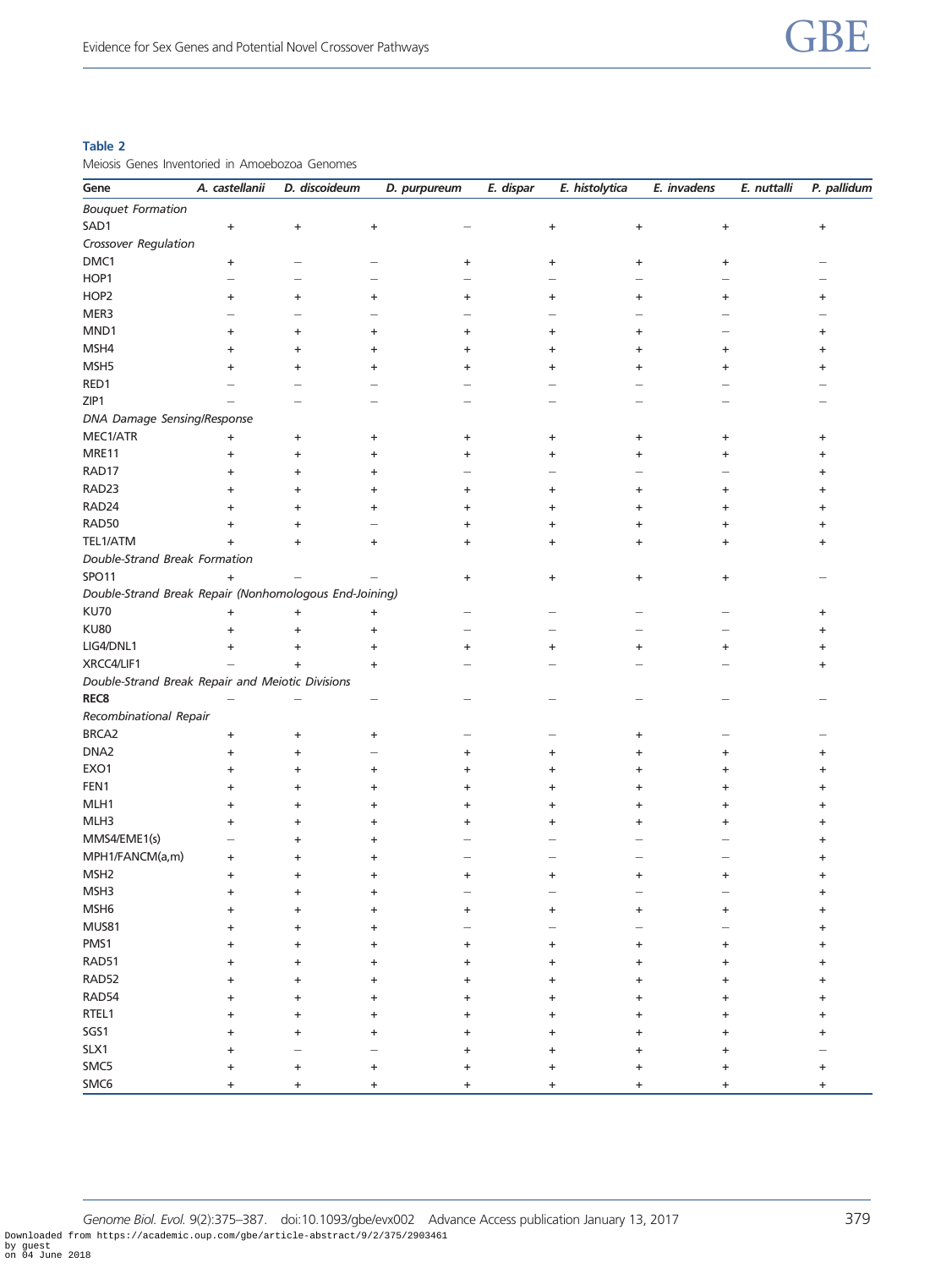the eukaryotic tree of life, as well as some bacterial and archaeal taxa when available, were included in the analyses. When the resulting phylogenetic tree showed multiple clusters of sequences (corresponding to gene paralogs), sequences from each cluster were reciprocally BLASTed against NCBI's non-redundant protein database to determine gene identity, and clusters outside the gene of interest were eliminated from the analysis. Presence of each gene in each Amoebozoa taxon was assigned based on remaining taxa in each gene tree; taxa not represented in a given tree were assigned "absent" (with genomes) or "no detection" (with transcriptomes).

## **Results**

#### Gene Inventory Approaches

We inventoried eight genomes and 31 transcriptomes representing all major subgroups from across Amoebozoa using a phylogenomics pipeline and BLASTp for 11 meiosis-specific and 33 sex-related genes [\(tables 1](#page-4-0) and [2](#page-5-0), [supplementary](http://gbe.oxfordjournals.org/lookup/suppl/doi:10.1093/gbe/evx002/-/DC1) [table S2 and file S1,](http://gbe.oxfordjournals.org/lookup/suppl/doi:10.1093/gbe/evx002/-/DC1) [Supplementary Material](http://gbe.oxfordjournals.org/lookup/suppl/doi:10.1093/gbe/evx002/-/DC1) online). Of the genes inventoried, all but three were present in at least one lineage of Amoebozoa, and 15 were present in over half of the taxa analyzed ([table 2,](#page-5-0) [supplementary table S2,](http://gbe.oxfordjournals.org/lookup/suppl/doi:10.1093/gbe/evx002/-/DC1) [Supplementary Material](http://gbe.oxfordjournals.org/lookup/suppl/doi:10.1093/gbe/evx002/-/DC1) online). Similarly, at least one sex related gene was detected in every amoeba analyzed, and 17 of the taxa, including all eight genomes, have over half of the sex genes in this inventory [\(tables 1](#page-4-0) and [2](#page-5-0)).

Both the strict and relaxed runs of the pipeline returned fewer detections of the sex genes than the BLAST approach, even after confirming BLAST homologs with RAxML trees (data not shown). This is not surprising, as the phylogenomic pipeline was designed for large-scale taxonomic analyses, rather than individual gene identification. Additionally, the results of the psi-BLAST and HMMer searches did not differ significantly from the results of the BLASTp searches (data not shown). For these reasons, as well as to maximize detection of sex genes, we chose to base our further analyses on the hits returned from BLAST and confirmed with RAxML phylogenetic analysis.

#### Amoebozoa Subclades

Meiosis-related genes were found in every major subclade of Amoebozoa [\(table 1](#page-4-0)). Eudiscosea had the largest number of meiosis specific and other sex related genes, with 39 out of 44. Mycetozoa and Archamoebae had similarly high detections, with 38 and 33 genes detected, respectively [\(table 1](#page-4-0)). Tubulinea had the lowest rate of detection, with only 9 genes detected. Similarly, subclades Himatismenida and an incertae sedis (ATCC $^{\circledR}$  PRA-29), had the next lowest sex gene detections [\(table 1](#page-4-0)). These three lineages (Tubulinea, Himatismenida and ATCC<sup>®</sup> PRA-29) do not have completed genomes and are represented by lower numbers of transcriptomic data [\(supple](http://gbe.oxfordjournals.org/lookup/suppl/doi:10.1093/gbe/evx002/-/DC1)[mentary table S1](http://gbe.oxfordjournals.org/lookup/suppl/doi:10.1093/gbe/evx002/-/DC1), [Supplementary Material](http://gbe.oxfordjournals.org/lookup/suppl/doi:10.1093/gbe/evx002/-/DC1) online). Thus, this

low detection may be due to lack of data and representation within these clades, rather than truly lacking many of the meiosis genes.

Eight of the 11 meiosis-specific genes were detected in Amoebozoa. MND1 is detected in every clade except Tubulinea ([table 1\)](#page-4-0). HOP2 is in every clade except Tubulinea and Himatismenida ([table 1](#page-4-0)). DMC1, MSH4, and MSH5 are only detected in Archamoebae, Eudiscosea, and Mycetozoa ([table 1\)](#page-4-0). MER3 is only detected in Eudiscosea and Varipodida. SPO11 is detected in Archamoebae and Eudiscosea. HOP1 was consistently absent in almost all Amoebozoa analyzed but was oddly found in one member of Mycetozoa, P. polycephalum.

#### Amoebozoa Genomes

As expected, the eight completed genomes of Amoebozoa showed the highest detection of sex-related and meiosis-specific genes [\(table 2\)](#page-5-0). Six of the 11 meiosis-specific genes were found within these genomes: SPO11, which initiates recombination by creating double-stranded breaks in DNA; DMC1, which promotes double-stranded break repair using the homologous chromosome; MND1 and HOP2, which form a heterodimer that stabilizes DMC1's association with DNA and promotes Holliday Junction formation; and MSH4 and MSH5, which form a heterodimer that stabilizes recombination intermediates.

Although three of the six meiosis specific genes (HOP2, MSH4, and MSH5; [table 2](#page-5-0), [figs. 1 and 2](#page-7-0)) were found in all genomes, we observed some variation in the number of presences in the remaining three genes by clades and individual species. MND1 is found in every genome except Entamoeba nuttalli ([table 2](#page-5-0), [fig. 1](#page-7-0)). DMC1 and SPO11 are found in all Entamoeba and Acanthamoeba genomes ([table 2](#page-5-0), [fig. 2](#page-8-0)) but are noticeably absent in the three mycetozoan genomes. Additionally, five meiosis-specific genes—HOP1, ZIP1, RED1, MER3, and REC8—are not found in any of the genomes inventoried. The three genes (HOP1, ZIP1, and RED1), making up the components of the synaptonemal complex (SC), were consistently absent in all genomes [\(table 2\)](#page-5-0).

We also inventoried 33 sex-related genes in these eight genomes ([table 2](#page-5-0), [supplementary file S1,](http://gbe.oxfordjournals.org/lookup/suppl/doi:10.1093/gbe/evx002/-/DC1) [Supplementary](http://gbe.oxfordjournals.org/lookup/suppl/doi:10.1093/gbe/evx002/-/DC1) [Material](http://gbe.oxfordjournals.org/lookup/suppl/doi:10.1093/gbe/evx002/-/DC1) online). All 33 of these genes were found in at least one Amoebozoa genome; 20 were found in every genome, and an additional four were found in every subclade but not every species within those subclades [\(table 2](#page-5-0)). Six were not found in Entamoeba, one was not found in Mycetozoa, and two were not found in Entamoeba or Acanthamoeba ([table 2\)](#page-5-0).

#### Amoebozoa Transcriptomes

In addition to the eight genomes analyzed, we inventoried transcriptome data of 31 species of amoebae for the same set of sex genes [\(supplementary table S2 and file S1](http://gbe.oxfordjournals.org/lookup/suppl/doi:10.1093/gbe/evx002/-/DC1),

380 Genome Biol. Evol. 9(2):375–387. doi:10.1093/gbe/evx002 Advance Access publication January 13, 2017 Downloaded from https://academic.oup.com/gbe/article-abstract/9/2/375/2903461 by guest on 04 June 2018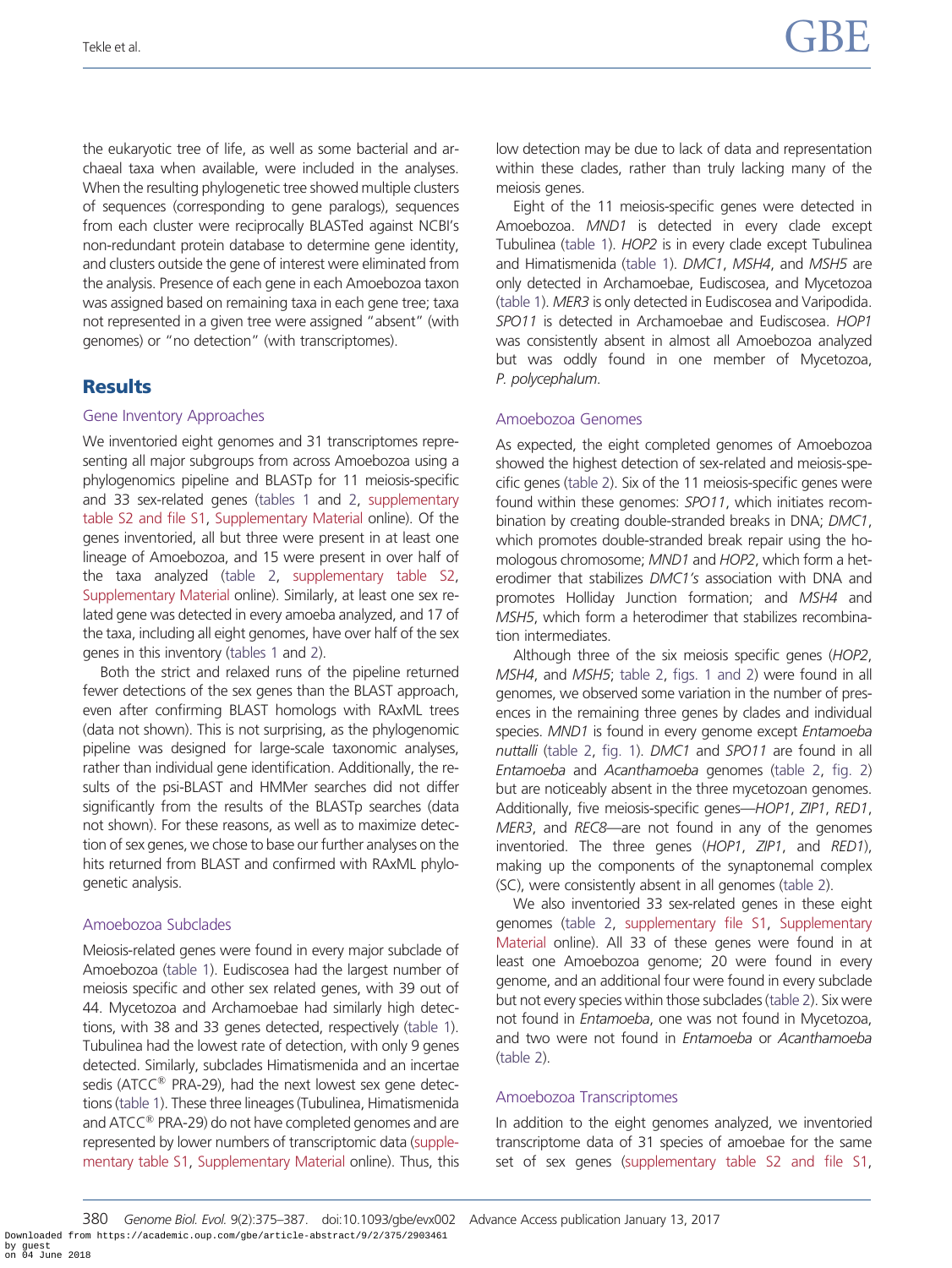<span id="page-7-0"></span>

Genome Biol. Evol. 9(2):375-387. doi:10.1093/gbe/evx002 Advance Access publication January 13, 2017 381 Downloaded from https://academic.oup.com/gbe/article-abstract/9/2/375/2903461 by guest on 04 June 2018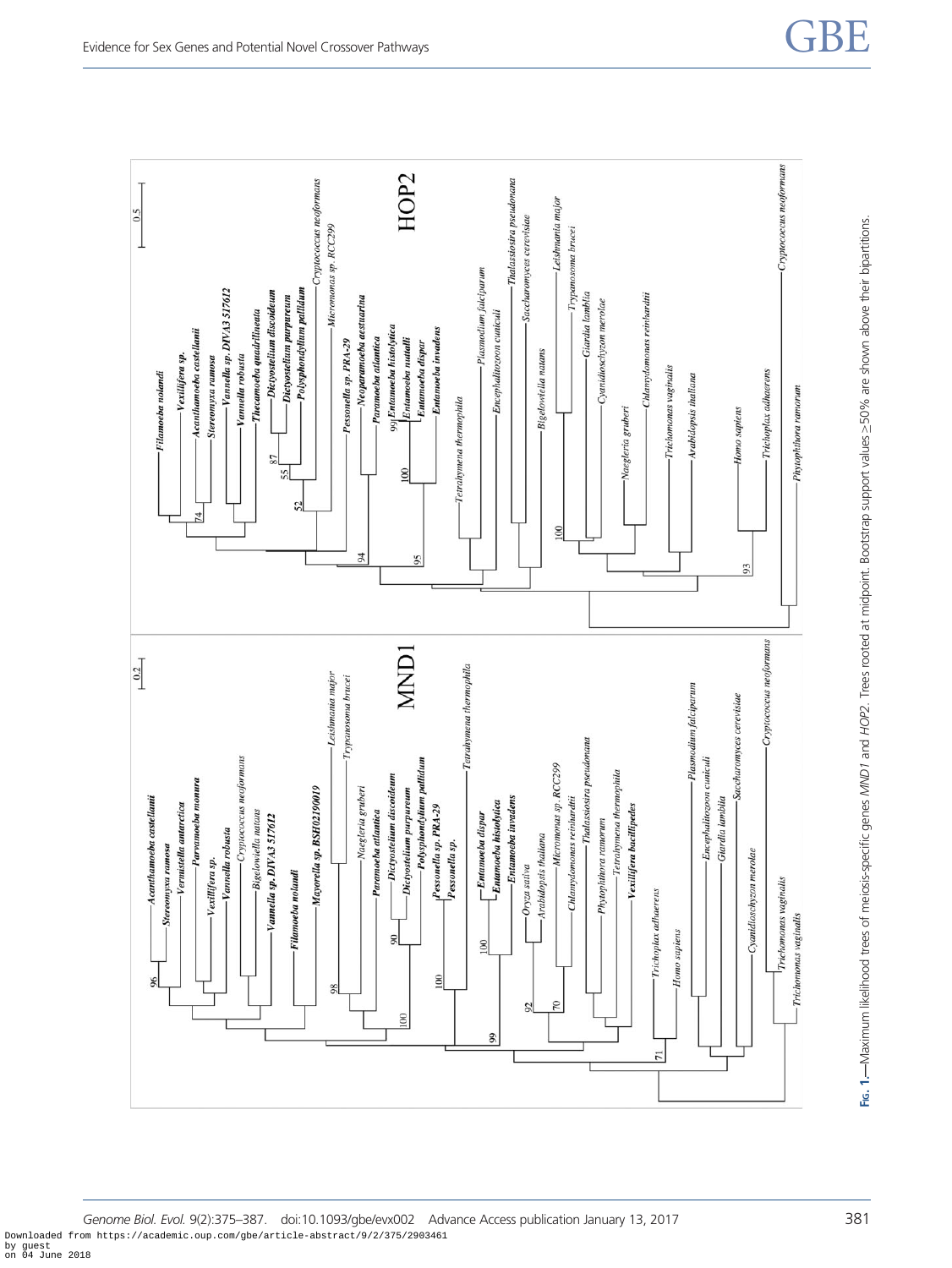# <span id="page-8-0"></span>Tekle et al.  $\begin{array}{ccc} \text{7B} & \text{8b} \end{array}$



FIG. 2.—Maximum likelihood trees of meiosis-specific genes SPO11, DMC1, MSH4, and MSH5. Trees rooted based on prokaryotic outgroup position. Bootstrap support values  $\geq$  50% shown above or beside their bipartitions.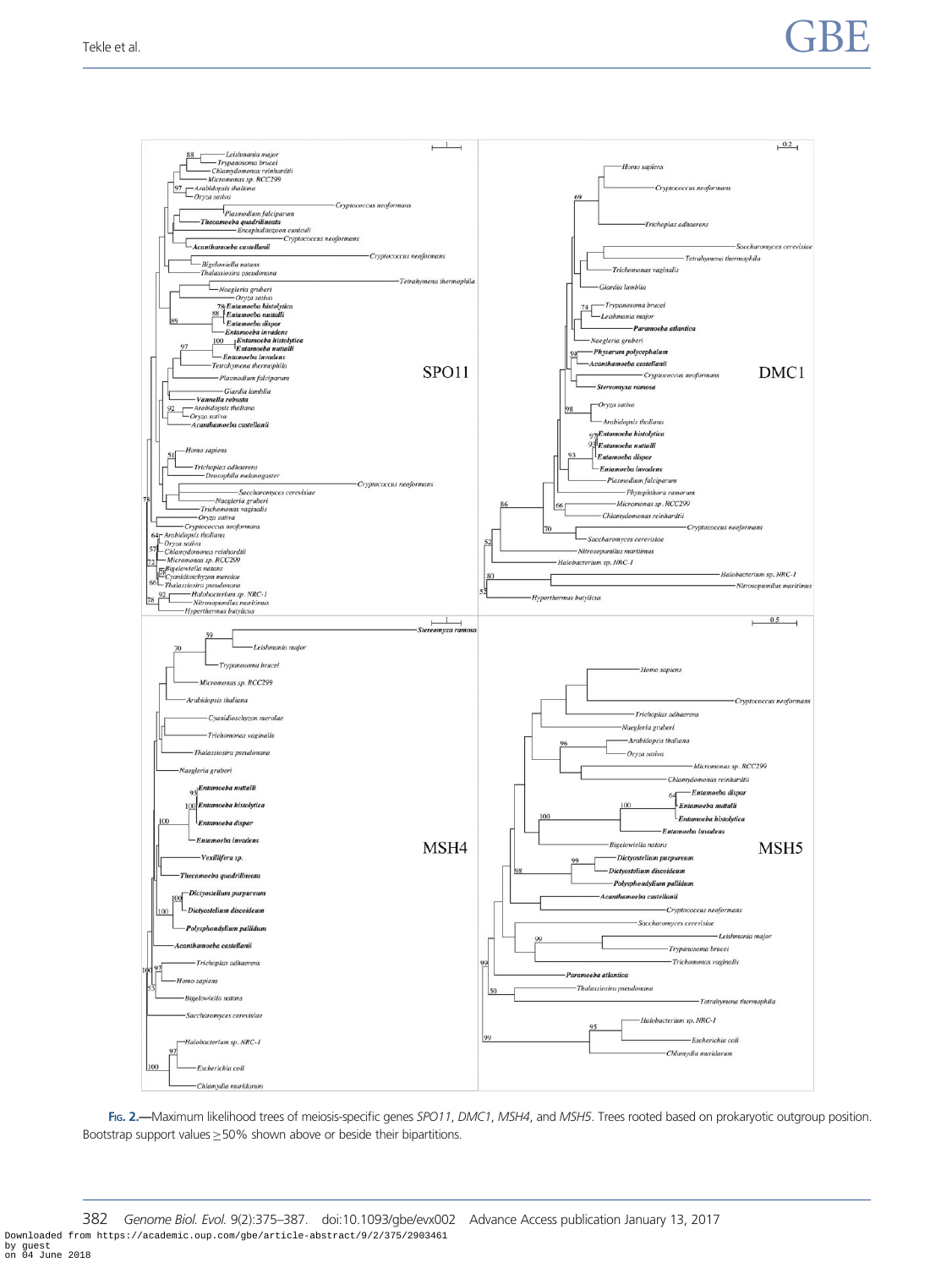[Supplementary Material](http://gbe.oxfordjournals.org/lookup/suppl/doi:10.1093/gbe/evx002/-/DC1) online). Detection of sex genes in these amoebae transcriptomes correlated with the size of data analyzed [\(supplementary fig. S1](http://gbe.oxfordjournals.org/lookup/suppl/doi:10.1093/gbe/evx002/-/DC1), [Supplementary](http://gbe.oxfordjournals.org/lookup/suppl/doi:10.1093/gbe/evx002/-/DC1) [Material](http://gbe.oxfordjournals.org/lookup/suppl/doi:10.1093/gbe/evx002/-/DC1) online) and was much lower than in the genomes. Lineages with smaller transcriptome data generally rendered fewer detections [\(supplementary fig. S1](http://gbe.oxfordjournals.org/lookup/suppl/doi:10.1093/gbe/evx002/-/DC1), [Supplementary](http://gbe.oxfordjournals.org/lookup/suppl/doi:10.1093/gbe/evx002/-/DC1) [Material](http://gbe.oxfordjournals.org/lookup/suppl/doi:10.1093/gbe/evx002/-/DC1) online).

Meiosis-specific genes occur in 14 of the transcriptomes analyzed [\(supplementary table S2,](http://gbe.oxfordjournals.org/lookup/suppl/doi:10.1093/gbe/evx002/-/DC1) [Supplementary Material](http://gbe.oxfordjournals.org/lookup/suppl/doi:10.1093/gbe/evx002/-/DC1) online). The most common meiosis-specific gene is MND1, occurring in 13 transcriptomes, including three transcriptomes (Vexillifera bacillipedes, Vermistella antarctica, and Parvamoeba monura) for which MND1 is the only detected meiosis-specific gene [\(fig. 1](#page-7-0), [supplementary table S2,](http://gbe.oxfordjournals.org/lookup/suppl/doi:10.1093/gbe/evx002/-/DC1) [Supplementary Material](http://gbe.oxfordjournals.org/lookup/suppl/doi:10.1093/gbe/evx002/-/DC1) online).

The other relatively common meiosis-specific gene is HOP2, occurring in 10 transcriptomes [\(fig. 2,](#page-8-0) [supplementary table S2](http://gbe.oxfordjournals.org/lookup/suppl/doi:10.1093/gbe/evx002/-/DC1) [and file S1,](http://gbe.oxfordjournals.org/lookup/suppl/doi:10.1093/gbe/evx002/-/DC1) [Supplementary Material](http://gbe.oxfordjournals.org/lookup/suppl/doi:10.1093/gbe/evx002/-/DC1) online). MSH4, DMC1, MSH5, SPO11, and MND3 are found in few amoebozoan transcriptomes [\(figs. 1 and 2,](#page-7-0) [supplementary fig. S2;](http://gbe.oxfordjournals.org/lookup/suppl/doi:10.1093/gbe/evx002/-/DC1) see [sup](http://gbe.oxfordjournals.org/lookup/suppl/doi:10.1093/gbe/evx002/-/DC1)[plementary table S2](http://gbe.oxfordjournals.org/lookup/suppl/doi:10.1093/gbe/evx002/-/DC1) and file S1 [Supplementary Material](http://gbe.oxfordjournals.org/lookup/suppl/doi:10.1093/gbe/evx002/-/DC1) online). The three genes associated with SC (HOP1, RED1, and ZIP1) and REC8, involved in holding sister chromatids together during meiosis, were not detected in any transcriptome analyzed, except for a single detection of HOP1 in the transcriptome of P. polycephalum (fig. S2 and table S2, [Supplementary Material](http://gbe.oxfordjournals.org/lookup/suppl/doi:10.1093/gbe/evx002/-/DC1) online).

Of the 33 sex-related genes, all 33 were detected in at least one transcriptome, and 12 were detected in half or more of the transcriptomes analyzed [\(supplementary table S2,](http://gbe.oxfordjournals.org/lookup/suppl/doi:10.1093/gbe/evx002/-/DC1) [Supplementary Material](http://gbe.oxfordjournals.org/lookup/suppl/doi:10.1093/gbe/evx002/-/DC1) online). The transcriptome with the highest number of detected genes was Vannella sp. DIVA3 517612, with 29 sex-related genes ([figs. 1 and 2](#page-7-0); [supplemen](http://gbe.oxfordjournals.org/lookup/suppl/doi:10.1093/gbe/evx002/-/DC1)[tary fig. S2 and table S2,](http://gbe.oxfordjournals.org/lookup/suppl/doi:10.1093/gbe/evx002/-/DC1) [Supplementary Material](http://gbe.oxfordjournals.org/lookup/suppl/doi:10.1093/gbe/evx002/-/DC1) online). Conversely, the transcriptomes with the lowest number of detections were Acanthamoeba healyi, Ovalopodium desertum, and Nolandella abertawensis, each of which only contained RAD24 [\(supplementary table S2 and fig. S2,](http://gbe.oxfordjournals.org/lookup/suppl/doi:10.1093/gbe/evx002/-/DC1) [Supplementary Material](http://gbe.oxfordjournals.org/lookup/suppl/doi:10.1093/gbe/evx002/-/DC1) online). The low detection rates in these taxa are likely due to low number of available transcriptome data that might have been caused due to the physiological states of the amoebae during RNA collection or methods of sequencing [\(supplementary table S1 and fig. S1,](http://gbe.oxfordjournals.org/lookup/suppl/doi:10.1093/gbe/evx002/-/DC1) [Supplementary Material](http://gbe.oxfordjournals.org/lookup/suppl/doi:10.1093/gbe/evx002/-/DC1) online).

## **Discussion**

#### Amoebozoa Is Ancestrally Sexual

Evidence for the ancestral origin of sex in eukaryotes is accumulating [\(Dacks and Roger 1999b](#page-12-0); [Malik et al. 2008](#page-13-0); [Lahr](#page-13-0) [et al. 2011b\)](#page-13-0). Our findings reinforce this conclusion by providing comprehensive analyses of sex genes in a mostly putative asexual eukaryotic supergroup, Amoebozoa. The current study provides evidence that amoebozoans possess most of the known molecular genetic toolkit important for sex. This finding lends support to the sexual nature of previously unconfirmed life cycles or sex-like (parasexual) behaviors reported in various groups of amoebozoans [reviewed in [Lahr et al.](#page-13-0) [\(2011b\)](#page-13-0)]. Amoebozoa not only possess sex genes in their genomes, but these genes are also functional and actively expressed, as confirmed by their detection in our transcriptome data. The presence of these genes in the genomes and most of the transcriptome data representing the major subclades of Amoebozoa demonstrates that amoebozoans are ancestrally sexual. Therefore, our study debunks the long held view that the majority of amoebozoans are purely asexual microbes.

#### Life Cycle and Mechanism of Sex in Amoebozoa

The members of Amoebozoa are extremely diverse in their life cycles, both asexual and sexual. However, the exact mechanisms of sexual development in Amoebozoa are mostly unknown. Even in those model amoebozoan lineages proposed to undergo meiosis during the cyst stage ([Mignot and Raikov](#page-13-0) [1992](#page-13-0)) or alternating between haploid and diploid stages ([Martin and Alexopoulos 1969;](#page-13-0) [Erdos et al. 1973b](#page-12-0)). The genetic and ultrastructural basis of meiosis is poorly understood. This is mainly due to lack of observation caused by experimental challenges. Our current study shows that observed variations in life cycle and sexual behavior in Amoebozoa reflect a similar variability at the genetic level.

#### SC Independent Sex in Amoebozoa?

One of the common genetic features observed among all amoebozoan genomes examined is the consistent absence of three meiosis exclusive genes, HOP1, ZIP1, and RED1, involved in SC formation [\(Dong and Roeder 2000](#page-12-0); [Muniyappa](#page-13-0) [et al. 2000](#page-13-0)). The SC is an ultrastructurally detectable protein structure that forms between two pairs of sister chromatids during meiosis [\(Heyting 1996](#page-12-0), [2005](#page-12-0)). It is believed to facilitate chromosome pairing, synapsis, and recombination. The SC has been used as one of the reliable indicators for the occurrence of meiosis [\(Aldrich 1967;](#page-12-0) [Heywood and Magee 1976](#page-12-0); [Raikov 1995\)](#page-13-0) and is commonly found among eukaryotes that undergo conventional sex [\(von Wettstein et al. 1984](#page-13-0); [Heyting](#page-12-0) [1996](#page-12-0)) including members of Opisthokonta and Archaeplastida. Interestingly, despite the absence of detectable SC genes, some ultrastructural studies report the physical detection of SC in some members of Amoebozoa, including those inventoried in this study. These include SC observation in cysts of Arcella vulgaris [\(Mignot and Raikov 1992](#page-13-0)) and reproductive cysts or spores of several mycetozoans ([Carroll and](#page-12-0) [Dykstra 1966](#page-12-0); [Aldrich 1967;](#page-12-0) [Erdos et al. 1972](#page-12-0)). Whereas SC independent recombination pathways are known ([Lukaszewicz et al. 2013;](#page-13-0) [Chi et al. 2014a\)](#page-12-0) and amoebae are reported to undergo genetic recombination [\(Lahr et al.](#page-13-0)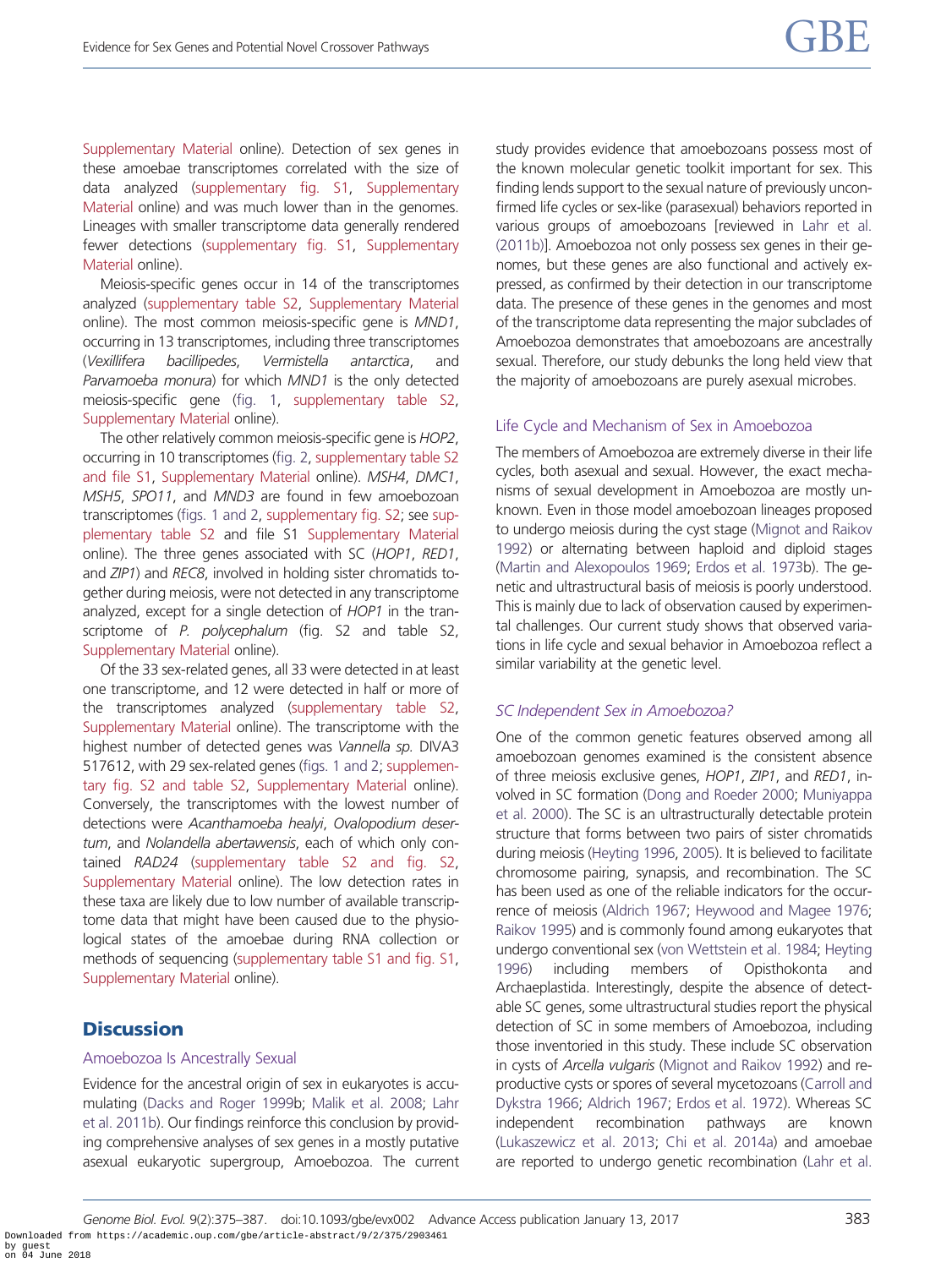[2011a](#page-13-0); [Singh, et al. 2013\)](#page-13-0), we find the discrepancies between genetic and ultrastructural evidence for SC quite intriguing.

A similar phenomenon is found in a distant eukaryotic lineage, ciliates. There is ample evidence supporting sexuality in ciliates, including some ultrastructural studies that report SC like structures in some species of ciliates ([Raikov 1982;](#page-13-0) [Skarlato 1982](#page-13-0); [Bobyleva 1984](#page-12-0)). However, similar to amoebae, ciliates lack clear homologs of genes known to encode SC proteins in their genomes [\(Chi et al. 2014a](#page-12-0)). Microscopic observations of SC in ciliates are sporadic. For instance, the model organism, Tetrahymena thermophila, is reported to lack SC in meiotic nuclei [\(Wolfe, et al. 1976\)](#page-13-0). Other ciliates either lack fully mature SC structures or contain only a residual SC structure, resembling those found in fission yeast, Schizosaccharomyces pombe ([Chi et al. 2014a\)](#page-12-0). Residual SC, also known as linear elements (LinEs), are simple filamentous structures found in S. pombe ([Loidl 2006\)](#page-13-0). The main structural component of LinE is REC10, a distant homolog of RED1 in budding yeast ([Lorenz et al. 2004\)](#page-13-0). Both RED1 and REC10 are not detected in amoebae [\(table 2](#page-5-0)) or ciliates [\(Chi et al. 2014a\)](#page-12-0) genomes. The structural and genetic homology of residual SC in ciliates and S. pombe remain to be elucidated.

Studies show that there is morphological and genetic variation in the eukaryotic SC [\(Bogdanov et al. 2007\)](#page-12-0). Whereas SCs show overall similarity in morphology, SCs in plants and animals display size variation based on genome sizes [\(Bogdanov et al. 2007\)](#page-12-0). Similarly, members of fungi display species-specific banding patterns of the lateral SC elements [\(Zickler 1973;](#page-13-0) [von Wettstein et al. 1984](#page-13-0)). The genetic makeup of SC also varies. The genes encoding the central-space protein of the SC in budding yeast (ZIP1) and mammals (SCP1) share no sequence similarity, but have similar physico-chemical properties [\(Heyting 1996;](#page-12-0) [Penkina et al. 2002](#page-13-0)). Therefore, it likely that the microscopically observed SC reported in both amoebae and ciliates might have a different origin or coded by different sets of genes. This might also result due to either rapid evolution of genes or replacement with other gene product. Our current findings necessitate further investigation on the morphologic and genetic origin of SC in both amoebae and ciliates.

A minor crossover (CO) pathway independent of SC is known in plants, vertebrates, and budding yeast [\(Higgins](#page-12-0) [et al. 2008;](#page-12-0) [Holloway et al. 2008;](#page-12-0) [Lukaszewicz et al. 2013](#page-13-0)). This type of crossover involves MUS81, a non-meiosis exclusive DNA endonuclease with overlapping function in chromosomal CO pathway. This pathway has been proposed as predominant mechanism of meiotic recombination in lineages that lack SC such as ciliates and budding yeast [\(Lukaszewicz](#page-13-0) [et al. 2013\)](#page-13-0). Interestingly, amoebae possess a MUS81 homolog [\(table 2](#page-5-0)). Given some members of Amoebozoa are reported to engage in meiotic like recombination, amoebae may have independently evolved a mechanism of SC independent meiotic recombination similar to ciliates and budding yeast.

#### Interaclade and Intrageneric Sexual Pathways Variations

Genome wide exploration of sex genes revealed that variation in sexual pathways might exist in amoebozoans. Previous gene inventory studies that included two amoebozoan genomes (Dictyostelium and Entamoeba) with limited gene sampling show similar results to ours [\(Malik et al. 2008\)](#page-13-0). However, our study is more thorough, including greater gene inventory sampling from eight completed genomes representing three major subclades of Amoebozoa as well as additional transcriptome data of various amoebae. This comprehensive sampling enabled us to gain some insights into the evolution of sexual pathways in Amoebozoa.

Comparison of gene inventories in the genomes of the three amoebozoan subclades shows that Eudiscosea (Acanthamoeba) and Mycetozoa uniquely share six sex-related genes, which are not detected in Archamoebae [\(table](#page-5-0) [2](#page-5-0)). The functions of these six shared genes include DNA damage sensing/response (RAD17), double-strand break repair (non-homologous end-joining, KU70 and KU80) and recombinational repair (MPH1/FANCM, MSH3 and MUS81, [table 2\)](#page-5-0). Archamoebae and Mycetozoa do not share any of the sex genes inventoried that are not also present in Acanthamoeba, whereas Archamoebae shares three sex genes with Acanthamoeba which are not present in Mycetozoa [\(table 2](#page-5-0)). It is interesting to note that among the sex genes present in Archamoebae and Acanthamoeba and absent in Mycetozoa are two of the key meiosis exclusive genes, SPO11 and DMC1. SPO11 is one of the central and universally conserved meiosis genes that plays a role in initiation of recombination by forming double-strand breaks in DNA [\(Keeney et al. 1997\)](#page-12-0). DMC1 encodes the main enzyme in meiosis that promotes recombination between homologous chromosomes by repairing programmed DNA double strand breaks (DSBs) ([Bugreev et al. 2011](#page-12-0)). These differences clearly indicate that there is variation in recombination pathways in Amoebozoa.

The evolutionary relationship of the three subclades (Eudiscosea, Archamoebae, and Mycetozoa) is not well resolved [\(Tekle et al. 2016\)](#page-13-0). Archamoebae and Mycetozoa are traditionally placed under the more inclusive subclade Conosa ([Cavalier-Smith 1998](#page-12-0)). However, the support for Conosa in molecular studies varies ([Tekle et al. 2008;](#page-13-0) [Lahr et al. 2011a](#page-13-0); [Cavalier-Smith et al. 2014](#page-12-0)), and it usually is not supported in large-scale analysis [\(Tekle et al. 2016](#page-13-0)). The lack of shared sex genes in these subclades is interesting and worth further investigation, though with the current data it is premature to make any evolutionary inferences based on the observed difference of sex genes in these lineages. Besides, sex genes are notorious for convergent evolution, unusual paralogy and relatively accelerated rates of evolution [\(Malik et al. 2008](#page-13-0)).

It should be noted that it is common to see independent loss of one or a suite of meiosis-specific genes in sexual eukaryotes. DMC1, along with a suite of other genes (HOP1,

<sup>384</sup> Genome Biol. Evol. 9(2):375–387. doi:10.1093/gbe/evx002 Advance Access publication January 13, 2017 Downloaded from https://academic.oup.com/gbe/article-abstract/9/2/375/2903461 by guest on 04 June 2018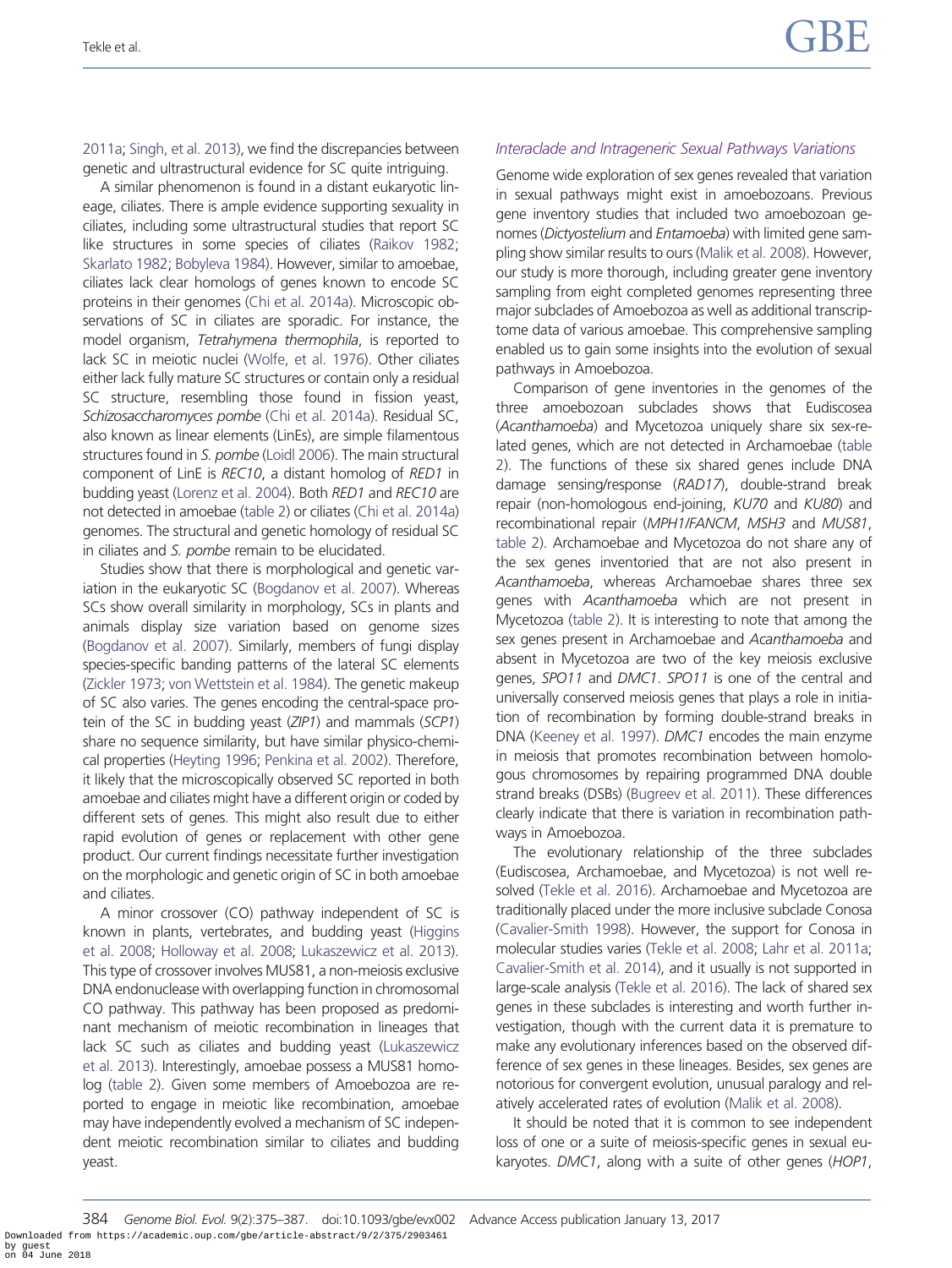HOP2, and MND1), is missing in Drosophila, Anopheles, and Neurospora ([Ramesh et al. 2005](#page-13-0); [Schurko and Logsdon 2008](#page-13-0)). Similarly, Caenorhabditis lacks HOP2, MND1, and DMC1, while retaining HOP1 ([Malik et al. 2008](#page-13-0)). All these lineages are sexual and the reported variations show a plasticity that exists in the recombination pathways after the first steps of meiosis. However, given the universal role of SPO11, its absence in Mycetozoa is very unusual and poses new evolutionary questions about this subclade. Eukaryotic SPO11 shows interdomain sequence and structure conservation with one of the Archaeal DNA topoisomerase (Topo VI) subunits [\(Nichols](#page-13-0) [et al. 1999](#page-13-0)). SPO11 is expressed exclusively during meiosis and plays a critical role in the initiation of sex by catalyzing the formation of DSBs prior to synapsis in prophase I of meiosis [\(Keeney et al. 1997](#page-12-0)). SPO11 is ubiquitous; its homologues are found across the tree of life in truly or cryptically sexual eukaryotes [\(Malik et al. 2008\)](#page-13-0). Whereas independent genes losses and different crossover pathways are known past the first step of meiosis, the initiation of meiosis mediated by SPO11 is well conserved across eukaryotes [\(Chi et al. 2014a](#page-12-0)).

The absence of SPO11 in Mycetozoa, as evidenced by its absence in all Mycetozoa genomes as well as transcriptomes, adds a further layer of complexity to the evolutionary conundrum and mechanisms of sex in eukaryotes. Members of Mycetozoa are extensively studied for their sexuality and other cellular processes, and their life cycle involving diploid and haploid stages is well documented [\(Erdos et al. 1973b](#page-12-0), [1975\)](#page-12-0). However, the transition between these stages remains obscure due to the technical challenges described earlier. Members of the Mycetozoa are also known to undergo genetic recombination in a consistent manner as in meiosis [\(Erdos et al. 1975](#page-12-0); [Francis 1998](#page-12-0)). These findings posit a novel mechanism of cryptic sexual processes in this lineage. It further questions the universal role of SPO11 as initiator of meiosis in eukaryotes. A detailed account on the evolutionary role of SPO11 in general and SPO11 independent ploidy reduction in Dictyostelium in particular is described in a recent review article [\(Bloomfield 2016\)](#page-12-0).

A few SPO11-independent crossover induction pathways have been identified. For example, in SPO11 null mutants of Saccharomyces pombe, knockout of FEN1, an exonuclease critical in Okazaki fragment processing in yeast, substantially increased crossover frequency and viability of spores [\(Farah](#page-12-0) [et al. 2005\)](#page-12-0). Similarly, expression of vertebrate DNA Deaminases in S. pombe and Caenorhabditis elegans SPO11 null mutants also restored crossing over in both organisms [\(Pauklin et al. 2009\)](#page-13-0). It is possible that members of Mycetozoa induce crossovers by a similar alternative pathway. Alternatively, crossovers in Mycetozoa may be environmentally induced. Dictyostelium is known to be highly resistant to irradiation [\(Deering 1968](#page-12-0)) and has a very low rate of mutation compared with other eukaryotes ([Saxer et al. 2012](#page-13-0)), suggesting a very efficient DNA repair mechanism that may have evolved under increased mutagenesis pressure. If Dictyostelium and other mycetozoans are subjected to increased amounts of DNA damage in their natural environment, this may render additional induction of damage for crossing over redundant and unnecessary ([Bloomfield 2016\)](#page-12-0).

In addition to the interclade genomic variation, we also noticed intrageneric genome variations of sex genes in Amoebozoa genomes ([table 2\)](#page-5-0). All of observed variations in Mycetozoa are non-meiosis-specific genes, whereas in Entamoeba one of the three intrageneric variations was one of the meiosis exclusive genes, MND1 [\(table 2](#page-5-0)); all Entamoeba species have this gene except Entamoeba nuttalli [\(table 2](#page-5-0)). This gene is also found in the remaining whole genome lineages and in most of the amoeba transcriptomes examined [\(tables 1](#page-4-0) and [2](#page-5-0)). MND1 works in close conjunction with HOP2 by forming a heterodimeric complex that interacts with DMC1 to promote meiotic homolog juxtaposition and strand assimilation ([Chen et al. 2004](#page-12-0)). MND1 is one of the indispensable genes for meiotic recombination. It is not clear if its absence is due to genome sequence incompleteness or indicative of another deviant pathway employed in this particular species. As described above, loss and gain of sex genes, particularly those not exclusive for meiosis, are common due to redundancy and function overlaps. However, if intrageneric variation like the above example is authentic and of common occurrence, its investigation will further our understanding of the evolution and mechanisms of such genes in cryptic sexual life cycles.

Our study demonstrates that amoebozoans employ diverse sexual pathway strategies to achieve the products of sex (recombination). It further demonstrates that the mechanism of sexuality is as diverse as the reported life cycles in this major clade of eukaryotes. Given this diversity, further genome wide investigations in Amoebozoa will likely unravel yet more unknown mysteries of sexual like processes and contribute substantially to our understanding of the origin and evolution of sex in general, and evolution and the roles of specific sex genes such as SPO11 in particular.

## Supplementary Material

Supplementary data are available at Genome Biology and Evolution online.

# Acknowledgments

This work was supported by the National Institutes of Health (1R15GM116103-01 to Y.I.T.) and National Science Foundation (RIA 1409587 to Y.I.T.). The authors thank Prof O. Roger Anderson for his invaluable comments on the early draft of the manuscript. We would like to thank Jessica Grant and Xyrus Maurer-Alcalá for assistance with initial data analysis. Additional support for collaborating groups included National Science Foundation (1436759 to L.A.G.; NSF 1541511 and NIH 1R15GM113177 to L.A.K.).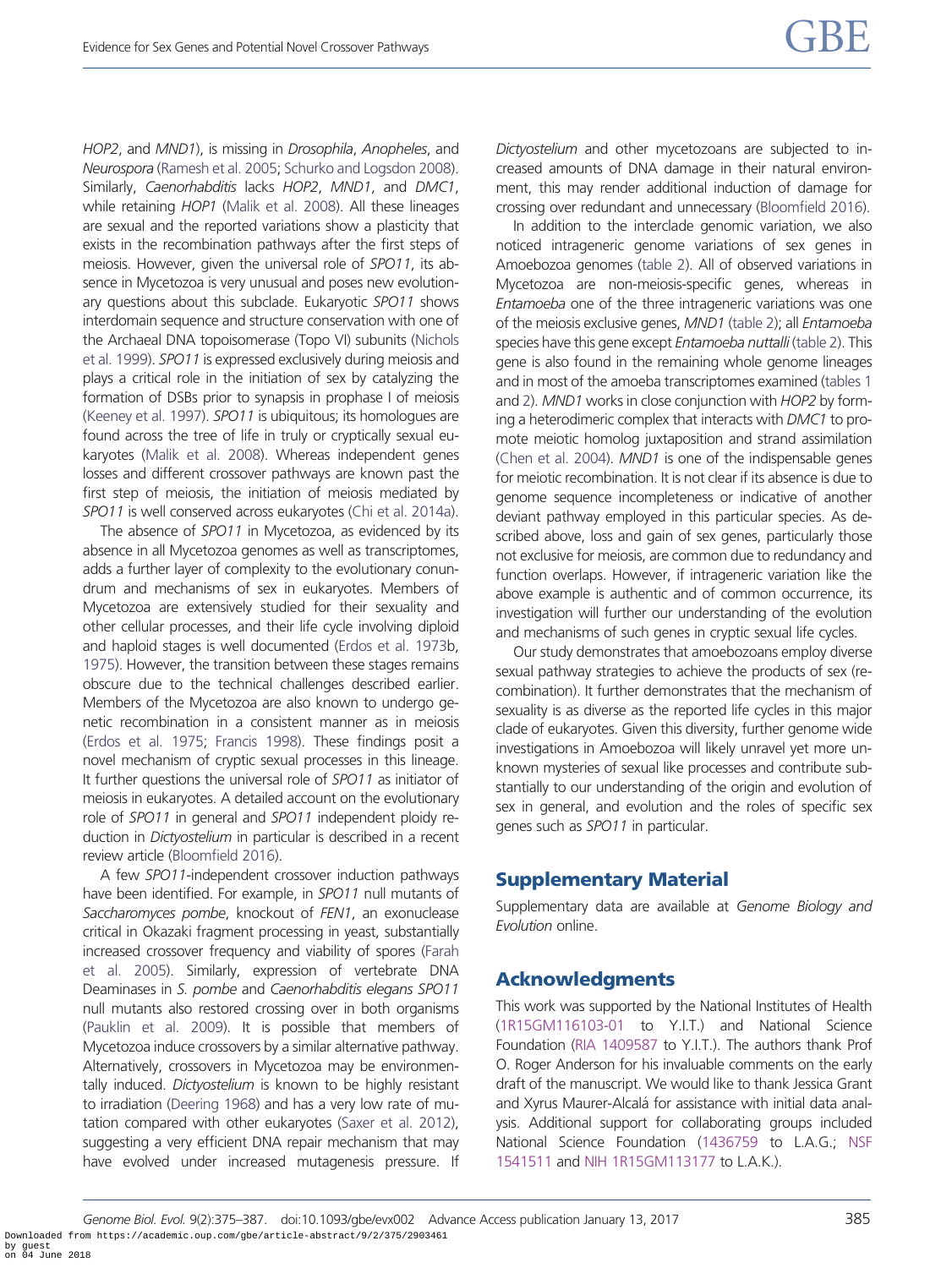# <span id="page-12-0"></span>Literature Cited

- Adl SM, et al. 2012. The revised classification of eukaryotes. J. Eukaryot. Microbiol. 59:429–493.
- Aldrich HC. 1967. The ultrastructure of meiosis in three species of Physarum. Mycologia 59:127–148.
- Altschul SF, Gish W, Miller W, Myers EW, Lipman DJ. 1990. Basic local alignment search tool. J. Mol. Biol. 215:403–410.
- Altschul SF, et al. 1997. Gapped BLAST and PSI-BLAST: a new generation of protein database search programs. Nucleic Acids Res. 25:3389–3402.
- Arnold ZM. 1972. Observations on the Biology of the Protozoan Gromia oviformis Dujardin. Berkley: University of California Press.
- Bé AWH, Anderson OR. 1976. Gametogenesis in planktonic foraminifera. Science 192:890–892.
- Blanc D, Nicholls R, Sargeaunt PG. 1989. Experimental production of new zymodemes of Entamoeba histolytica supports the hypothesis of genetic exchange. Trans. R. Soc. Trop. Med. Hyg. 83:787–790.
- Bloomfield G. 2016. Atypical ploidy cycles, Spo11, and the evolution of meiosis. Semin. Cell Dev. Biol. 54:158–164.
- Bobyleva NN. 1984. Synaptonemal complexes and intranuclear pore complexes in the meiotic prophase of the micronucleus of the ciliate Loxodes striatus. Tsitologiya 26:138–142.
- Bogdanov YF, Grishaeva TM, Dadashev SY. 2007. Similarity of the domain structure of proteins as a basis for the conservation of meiosis. Int. Rev. Cytol. 257:83–142.
- Bonner JT. 1944. A descriptive study of the development of the slime mold Dictyostelium discoideum. Am. J. Bot. 31:175–182.
- Bugreev DV, et al. 2011. The resistance of DMC1 D-loops to dissociation may account for the DMC1 requirement in meiosis. Nat. Struct. Mol. Biol. 18:56–60.
- Caccio SM, Sprong H. 2010. Giardia duodenalis: genetic recombination and its implications for taxonomy and molecular epidemiology. Exp. Parasitol. 124:107–112.
- Carroll GC, Dykstra R. 1966. Synaptinemal complexes in Didymium iridis. Mycologia 58:166–169.
- Cavalier-Smith T. (Cavalier-Smith, T. co-authors). 2002. The phagotrophic origin of eukaryotes and phylogenetic classification of protozoa. Int. J. Syst. Evol. Microbiol. 52:297–354.
- Cavalier-Smith T. 1998. A revised six-kingdom system of life. Biol. Rev. Cambridge Phil. Soc. 73:203–266.
- Cavalier-Smith T, et al. 2014. Multigene phylogeny resolves deep branching of Amoebozoa. Mol. Phylogenet. Evol. 83:293–304.
- Chen YK, et al. 2004. Heterodimeric complexes of Hop2 and Mnd1 function with Dmc1 to promote meiotic homolog juxtaposition and strand assimilation. Proc. Natl. Acad. Sci. U S A. 101:10572–10577.
- Chi J, Mahe F, Loidl J, Logsdon J, Dunthorn M. 2014. Meiosis gene inventory of four ciliates reveals the prevalence of a synaptonemal complexindependent crossover pathway. Mol. Biol. Evol. 31:660–672.
- Chi J, Parrow MW, Dunthorn M. 2014. Cryptic sex in Symbiodinium (Alveolata, Dinoflagellata) is supported by an inventory of meiotic genes. J. Eukaryot. Microbiol. 61:322–327.
- Dacks J, Roger AJ. 1999. The first sexual lineage and the relevance of facultative sex. J. Mol. Evol. 48:779–783.
- Deak JC, Doerder FP. 1998. High frequency intragenic recombination during macronuclear development in Tetrahymena thermophila restores the wild-type SerH1 gene. Genetics 148:1109–1115.
- Deering RA. 1968. Dictyostelium discoideum: a gamma-ray resistant organism. Science 162:1289–1290.
- Dong H, Roeder GS. 2000. Organization of the yeast Zip1 protein within the central region of the synaptonemal complex. J. Cell Biol. 148:417–426.
- Edgar RC. 2004. MUSCLE: a multiple sequence alignment method with reduced time and space complexity. BMC Bioinformatics 5:113.
- Ehrenkaufer GM, Haque R, Hackney JA, Eichinger DJ, Singh U. 2007. Identification of developmentally regulated genes in Entamoeba

histolytica: insights into mechanisms of stage conversion in a protozoan parasite. Cell Microbiol. 9:1426–1444.

- Erdos GW, Raper, KB, Vogen LK. 1972. Fine structure of macrocysts in Polysphondylium violaceum. Cytobiologie 6:351–366.
- Erdos GW, Raper KB, Vogen LK. 1973. Mating types and macrocyst formation in Dictyostelium discoideum. Proc. Natl. Acad. Sci. U S A. 70:1828–1830.
- Erdos GW, Raper KB, Vogen LK. 1975. Sexuality in cellular slime-mold Dictyostelium giganteum. Proc. Natl. Acad. Sci. U S A. 72:970–973.
- Farah JA, Cromie G, Davis L, Steiner WW, Smith GR. 2005. Activation of an alternative, Rec12 (Spo11)-independent pathway of fission yeast meiotic recombination in the absence of a DNA flap endonuclease. Genetics 171:1499–1511.
- Francis D. 1998. High frequency recombination during the sexual cycle of Dictyostelium discoideum. Genetics 148:1829–1832.
- Garg SG, Martin WF. 2016. Mitochondria, the cell cycle, and the origin of sex via a syncytial eukaryote common ancestor. Genome Biol. Evol. 8:1950–1970.
- Goldstein ST. 1999. Foraminifera: a biological overview. In: Sen Gupta BK, editor. Modern Foraminifera. Dordrecht: Kluwer. p. 37–56.
- Goldstein ST. 1997. Gametogenesis and the antiquity of reproductive pattern in the Foraminiferida. J Foram. Res. 27:319–328.
- Goodfellow LP, Belcher JH, Page FC. 1974. A light- and electron-microscopical study of Sappinia diploidea, a sexual amoeba. Protistologica 2:207–216.
- Gouy M, Guindon S, Gascuel O. 2010. SeaView version 4: a multiplatform graphical user interface for sequence alignment and phylogenetic tree building. Mol. Biol. Evol. 27:221–224.
- Grant JR, Katz LA. 2014. Building a phylogenomic pipeline for the eukaryotic tree of life—addressing deep phylogenies with genome-scale data. PLoS Curr 6:pii: ecurrents.tol.c24b6054aeb f3602748ac042ccc8f2e9.
- Haeckel EHPA. 1866. Generelle morphologie der organismen. Allgemeine grundzüge der organischen formen-wissenschaft, mechanisch begründet durch die von Charles Darwin reformirte descendenztheorie. Berlin: G. Reimer.
- Hampl V, et al. 2009. Phylogenomic analyses support the monophyly of Excavata and resolve relationships among eukaryotic "supergroups". Proc. Natl. Acad. Sci. U S A. 106:3859–3864.
- Heyting C. 2005. Meiotic transverse filament proteins: essential for crossing over. Transgenic Res. 14:547–550.
- Heyting C. 1996. Synaptonemal complexes: structure and function. Curr. Opin. Cell Biol. 8:389–396.
- Heywood P, Magee PT. 1976. Meiosis in protists. Some structural and physiological aspects of meiosis in algae, fungi, and protozoa. Bacteriol. Rev. 40:190–240.
- Higgins JD, Buckling EF, Franklin FC, Jones GH. 2008. Expression and functional analysis of AtMUS81 in Arabidopsis meiosis reveals a role in the second pathway of crossing-over. Plant J. 54:152–162.
- Holloway JK, Booth J, Edelmann W, McGowan CH, Cohen PE. 2008. MUS81 generates a subset of MLH1-MLH3-independent crossovers in mammalian meiosis. PLoS Genet. 4:e1000186.
- Hurst LD, Hamilton WD, Ladle RJ. 1992. Covert sex. Trends Ecol. Evol. 7:144–145.
- Keeney S, Giroux CN, Kleckner N. 1997. Meiosis-specific DNA doublestrand breaks are catalyzed by Spo11, a member of a widely conserved protein family. Cell 88:375–384.
- Kondrashov AS. 1997. Evolutionary genetics of life cycles. Ann. Rev. Ecol. Syst. 28:391–435.
- Koonin EV. 2010. The origin and early evolution of eukaryotes in the light of phylogenomics. Genome Biol. 11:209.
- Kudryavtsev A, Brown MW, Tice A, Spiegel FW, Pawlowski J, Anderson OR. 2014. A revision of the order Pellitida Smirnov et al., 2011 (Amoebozoa, Discosea) based on ultrastructural and molecular